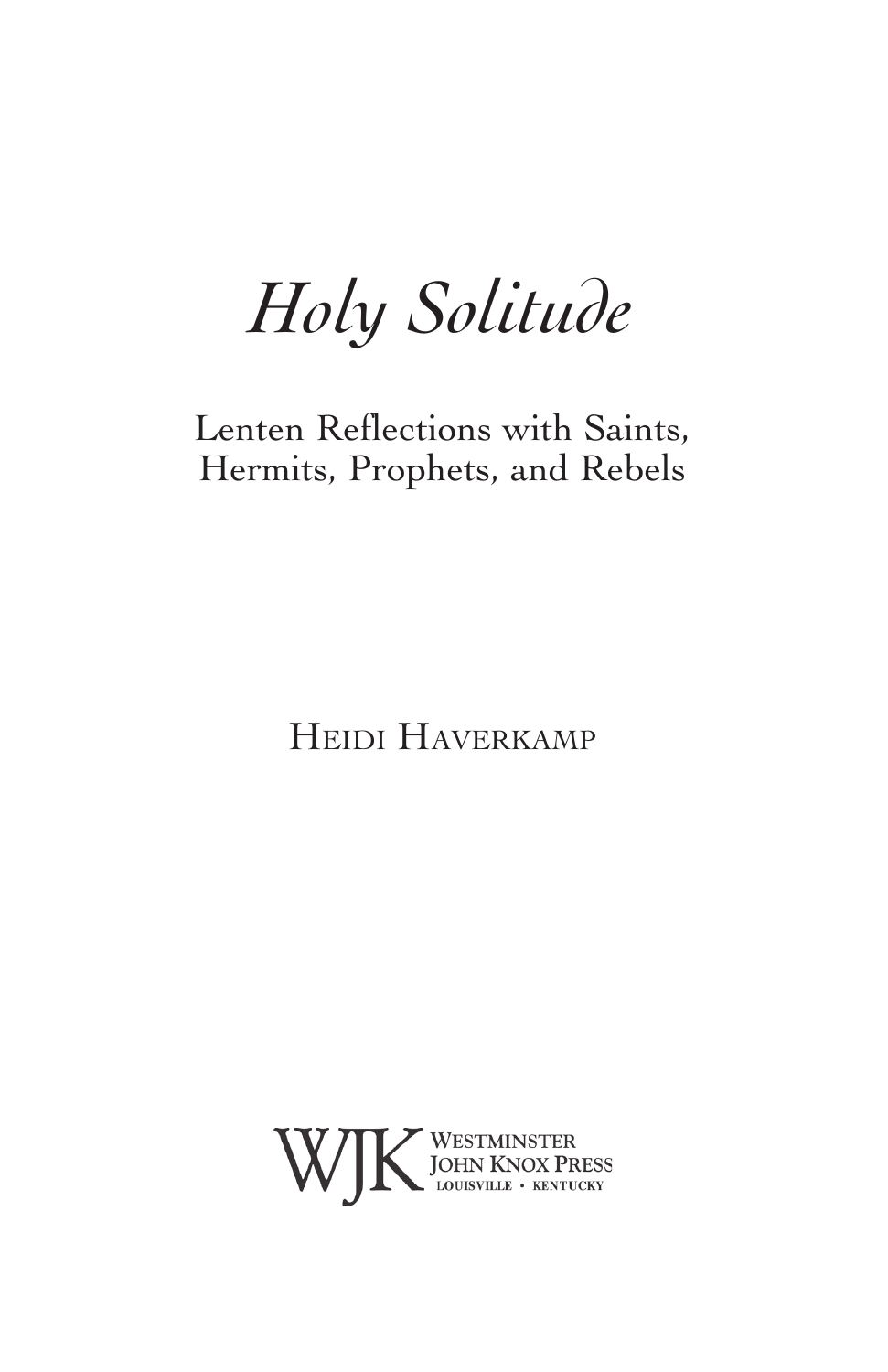*With honor and love for my mother, Wenche Nilsen Haverkamp, 1942–2016, who dearly loved her moments of solitude.*

ത്ത-

© 2017 Heidi Haverkamp

*First edition* Published by Westminster John Knox Press Louisville, Kentucky

17 18 19 20 21 22 23 24 25 26—10 9 8 7 6 5 4 3 2 1

*All rights reserved*. No part of this book may be reproduced or transmitted in any form or by any means, electronic or mechanical, including photocopying, recording, or by any information storage or retrieval system, without permission in writing from the publisher. For information, address Westminster John Knox Press, 100 Witherspoon Street, Louisville, Kentucky 40202-1396. Or contact us online at www.wjkbooks.com.

Unless otherwise indicated, Scripture quotations are from the New Revised Standard Version of the Bible, copyright © 1989 by the Division of Christian Education of the National Council of the Churches of Christ in the U.S.A., and are used by permission. Scripture quotations marked NASB are taken from the New American Standard Bible, © 1960, 1962, 1963, 1968, 1971, 1972, 1973, 1975, 1977, 1995 by The Lockman Foundation. Used by permission. Scripture quotations marked KJV are taken from the King James or Authorized Version of the Bible. Scripture quotations marked CEB are from the Common English Bible, copyright 2011. Used by permission. All rights reserved.

Author photo by Adam Frieberg and used by permission.

*Book design by Drew Stevens Cover design by designpointinc.com*

**Library of Congress Cataloging-in-Publication Data** Names: Haverkamp, Heidi.

Title: Holy solitude : Lenten reflections with saints, hermits, prophets, and rebels / Heidi Haverkamp.

Description: Louisville, KY : Westminster John Knox Press, 2017. | Includes bibliographical references. |

Identifiers: LCCN 2017042868 (print) | LCCN 2017043078 (ebook) | ISBN 9781611648478 (ebk.) | ISBN 9780664263157 (pbk. : alk. paper)

Subjects: LCSH: Lent. | Spiritual exercises. | Spiritual life—Christianity.

Classification: LCC BV85 (ebook) | LCC BV85 .H425 2017 (print) | DDC 248.4/7—dc23

LC record available at https://lccn.loc.gov/2017042868

 The paper used in this publication meets the minimum requirements of the American National Standard for Information Sciences—Permanence of Paper for Printed Library Materials, ANSI Z39.48-1992.

Most Westminster John Knox Press books are available at special quantity discounts when purchased in bulk by corporations, organizations, and special-interest groups. For more information, please e-mail SpecialSales@wjkbooks.com.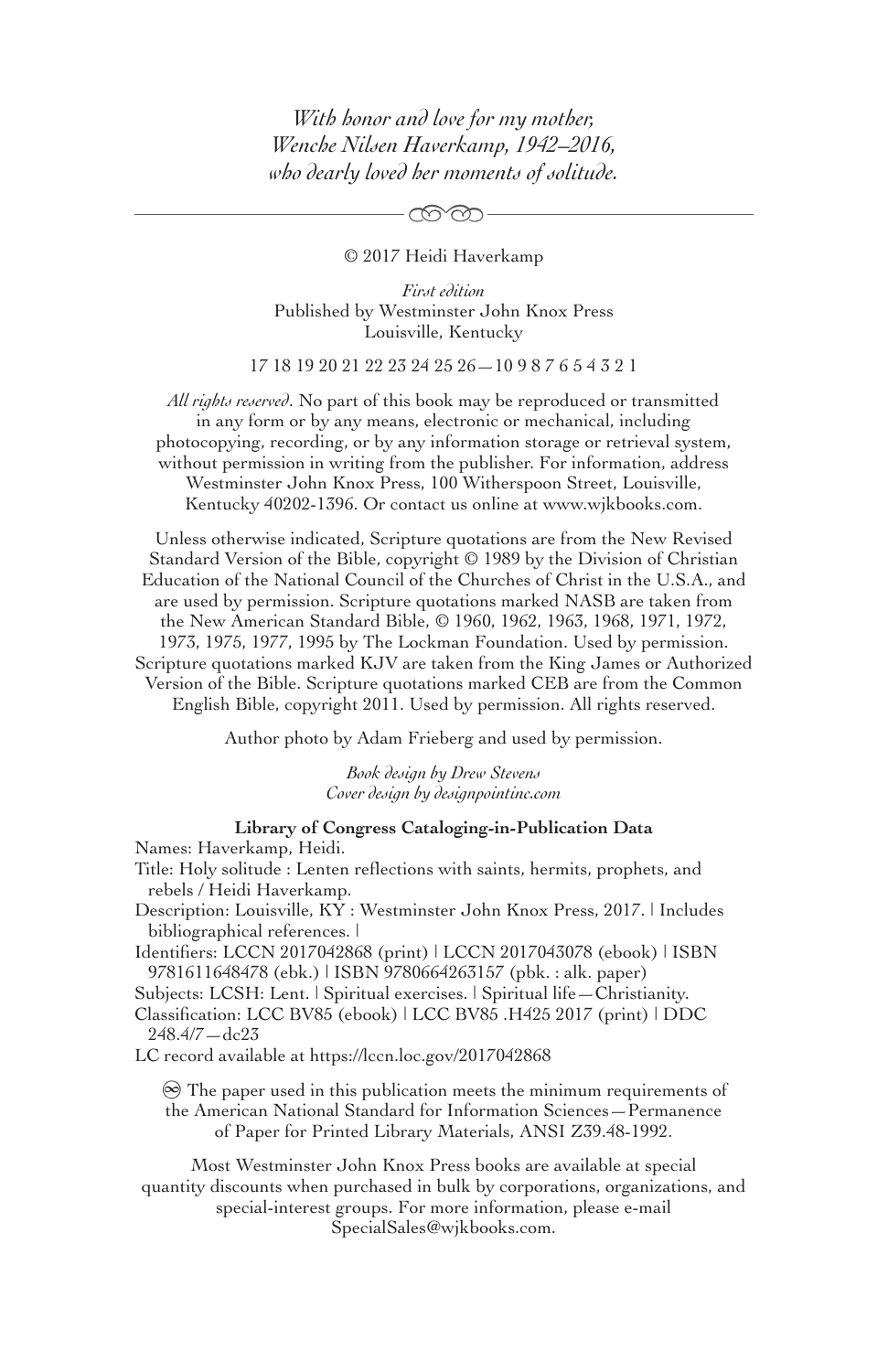# CONTENTS

 $\begin{picture}(20,20) \put(0,0){\line(1,0){0.5}} \put(15,0){\line(1,0){0.5}} \put(15,0){\line(1,0){0.5}} \put(15,0){\line(1,0){0.5}} \put(15,0){\line(1,0){0.5}} \put(15,0){\line(1,0){0.5}} \put(15,0){\line(1,0){0.5}} \put(15,0){\line(1,0){0.5}} \put(15,0){\line(1,0){0.5}} \put(15,0){\line(1,0){0.5}} \put(15,0){\line(1,0){0.5}} \$ 

| Introduction                                         | vii                        |
|------------------------------------------------------|----------------------------|
| <b>Preparing for Lent</b>                            | xiii                       |
| Preparing Your Calendar                              | xiv                        |
| Preparing for Fasting                                | XV                         |
| Preparing for Almsgiving                             | xvii                       |
| Preparing at Home                                    | $\dot{\text{x} \text{ix}}$ |
| <b>First Days of Lent</b>                            | 1                          |
| Ash Wednesday: The Inner Room                        | 1                          |
| Thursday: The Wilderness                             | 3                          |
| Friday Fasting: Thirst                               | 6                          |
| Saturday Almsgiving: Congregations                   | 8                          |
| <b>Week One: Solitude and Silence</b>                | 11                         |
| Sunday: Listening to Silence                         | 11                         |
| Monday: Elijah on Mount Horeb                        | 14                         |
| Tuesday: Mary the Theotokos                          | 16                         |
| Wednesday: When God Is Silent                        | 19                         |
| Thursday: Catherine Doherty and the <i>Poustinia</i> | 21                         |
| Friday Fasting: Silence                              | 23                         |
| Saturday Almsgiving: Conservation                    | 25                         |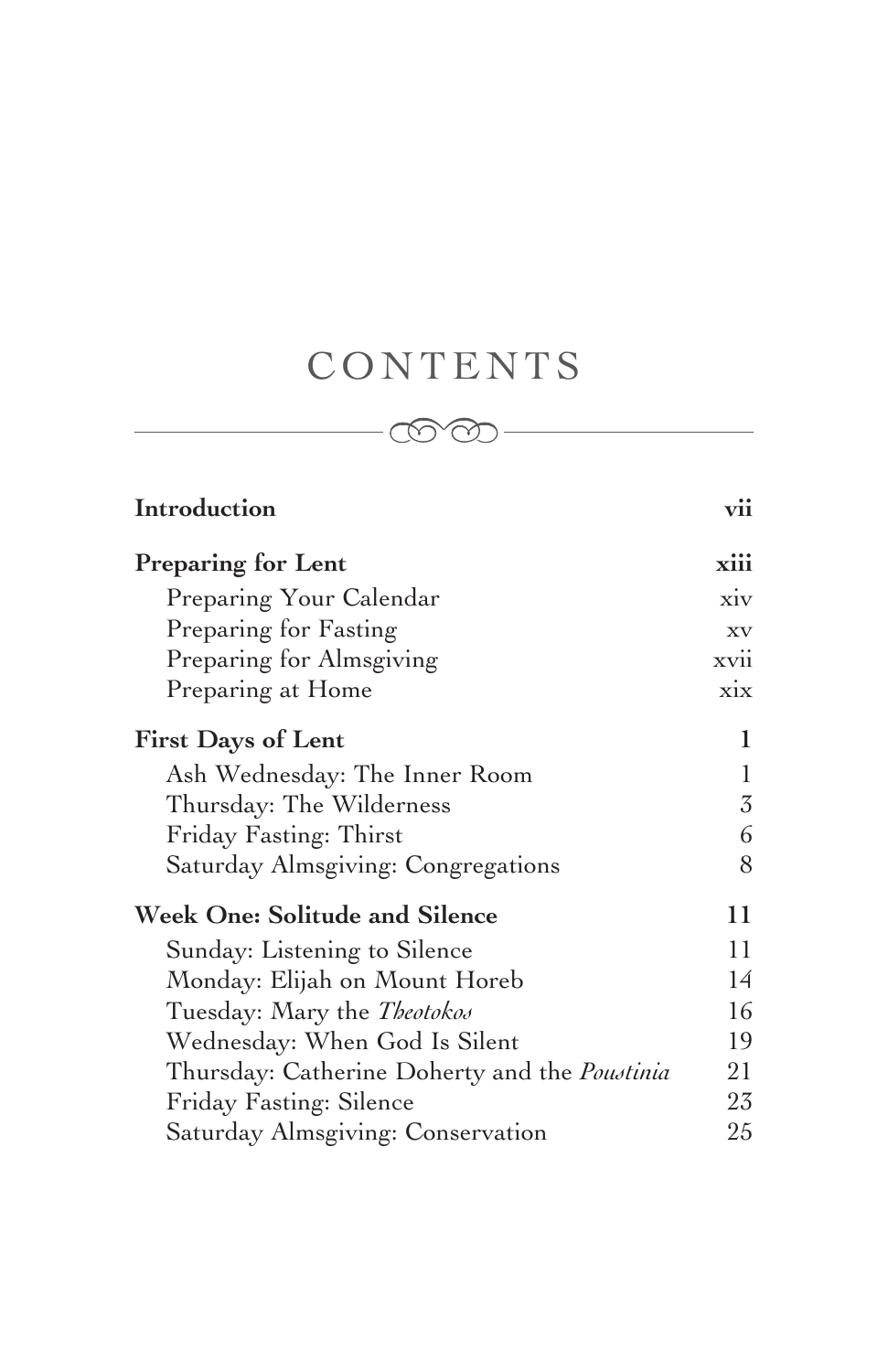| <b>Week Two: Solitude and Struggle</b>    | 27 |
|-------------------------------------------|----|
| Sunday: Enduring Yourself                 | 27 |
| Monday: Antony the Great                  | 30 |
| Tuesday: Hagar of Egypt                   | 32 |
| Wednesday: Saul at Damascus               | 34 |
| Thursday: Francis of Assisi               | 37 |
| Friday Fasting: No Pain, No Gain?         | 39 |
| Saturday Almsgiving: Illness              | 41 |
| Week Three: Solitude and Journeys         | 43 |
| Sunday: Taking a Walk                     | 43 |
| Monday: Jesus Left the Crowds             | 46 |
| Tuesday: The Coracle Monks                | 48 |
| Wednesday: Mary of Egypt                  | 50 |
| Thursday: Jonah Runs Away                 | 52 |
| Friday Fasting: Boredom                   | 55 |
| Saturday Almsgiving: Refugees             | 56 |
| Week Four: Solitude and Hospitality       | 59 |
| Sunday: Welcoming Guests                  | 59 |
| Monday: Benedict of Nursia                | 62 |
| Tuesday: Julian of Norwich                | 64 |
| Wednesday: Moses and the Veil             | 66 |
| Thursday: Anna the Prophet                | 69 |
| Friday Fasting: Hunger                    | 71 |
| Saturday Almsgiving: Food for the Hungry  | 72 |
| <b>Week Five: Solitude and Resistance</b> | 75 |
| Sunday: Jesus Withdrew                    | 75 |
| Monday: John the Baptist                  | 78 |
| Tuesday: Catherine of Siena               | 81 |
| Wednesday: Howard Thurman                 | 83 |
| Thursday: Charles de Foucauld             | 86 |
| Friday Fasting: Poverty                   | 88 |
| Saturday Almsgiving: Justice              | 90 |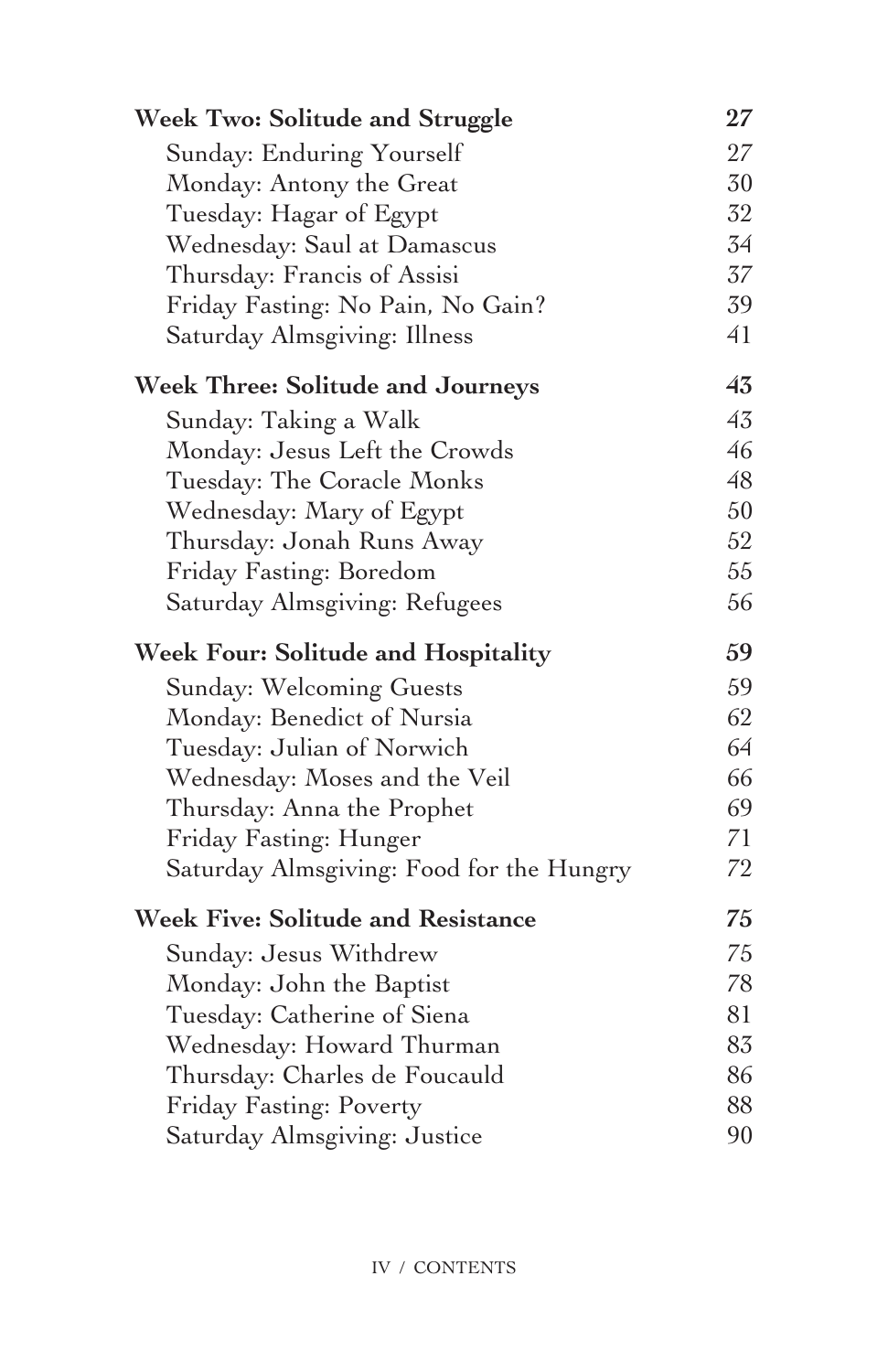| Holy Week: Solitude and Confinement       | 93  |
|-------------------------------------------|-----|
| Palm Sunday: Imprisonment                 | 93  |
| Monday: Daniel in the Lions' Den          | 97  |
| Tuesday: John of Patmos                   | 99  |
| Wednesday: Solitary Confinement           | 102 |
| Maundy Thursday: Alone Together           | 104 |
| Good Friday Fasting: Behold the Cross     | 106 |
| Holy Saturday Almsgiving: Captives        | 107 |
| Easter Sunday: Mary Magdalene at the Tomb | 108 |
| Acknowledgments                           | 111 |
| Appendix A: Ten Ways to Be Silent         | 113 |
| <b>Appendix B: Recipes</b>                | 117 |
| Easy Little Bread                         | 117 |
| Dying Red Easter Eggs                     | 118 |
| <b>Notes</b>                              | 121 |
| <b>Further Reading</b>                    | 127 |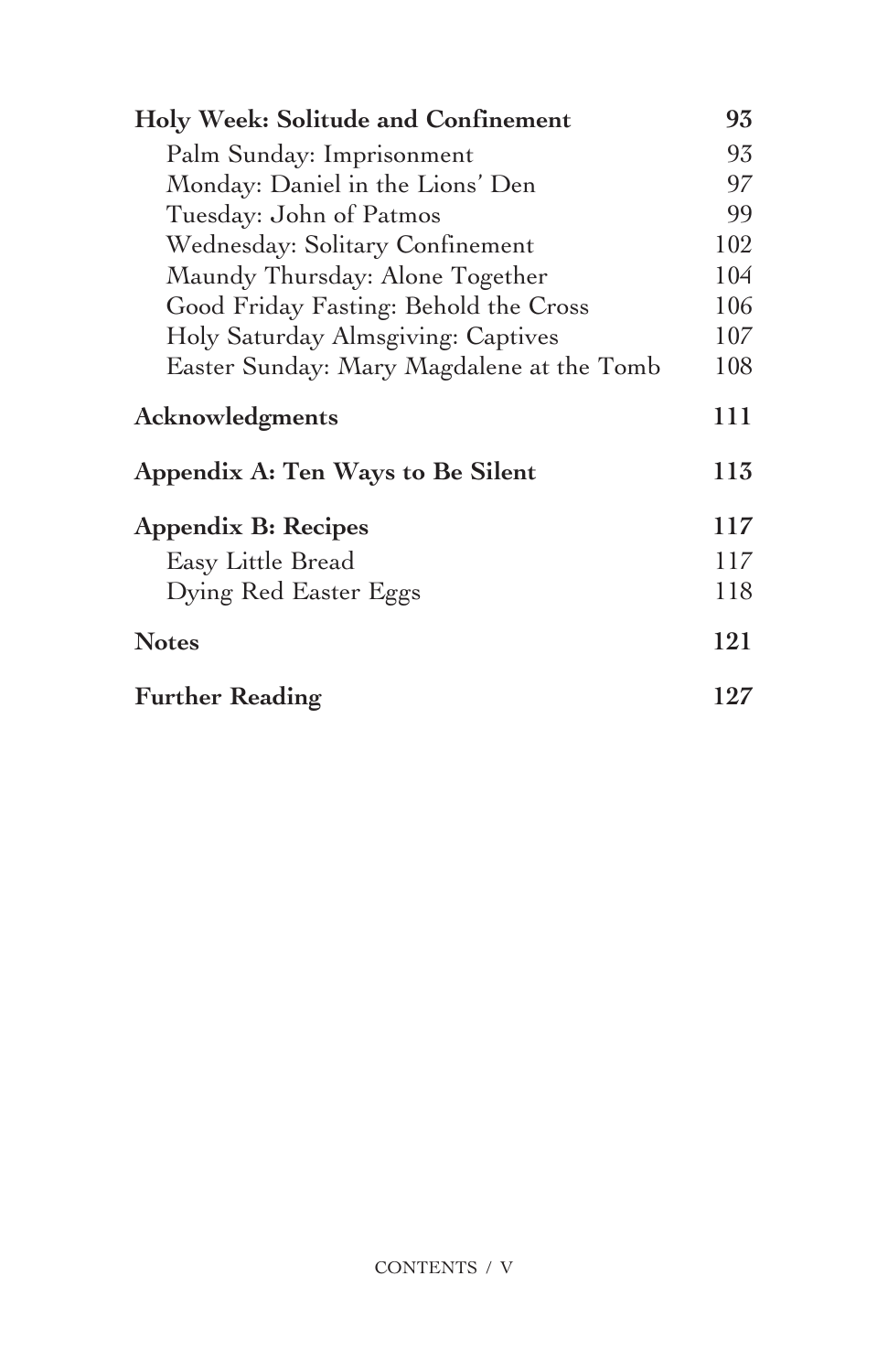# INTRODUCTION

*True solitude is the home of the person.* —Thomas Merton, *New Seeds of Contemplation*

*Always visualize your soul as vast, spacious, and plentiful.* —Teresa of Avila, *The Interior Castle*

> *The Lord is good to those who wait for him, to the soul that seeks him.*  $\overline{-}$ Lamentations 3:25

In my first years as a parish priest, I was completely overwhelmed. I found some relief for the stress by talking with my husband, seeing a therapist, going to yoga, and cooking. I also found solace in reading many, many books about hermits: Thomas Merton, May Sarton, Julian of Norwich, and many others, lesser known (see the Further Reading list for more details). I read about Carthusian monks and Orthodox *startsy*. I combed real estate websites in search of tiny houses for sale. I spent time alone at retreat centers for a night or two. Parish life was busy, noisy, and fragmented, so I fantasized about living all alone in a tiny house somewhere, where it was just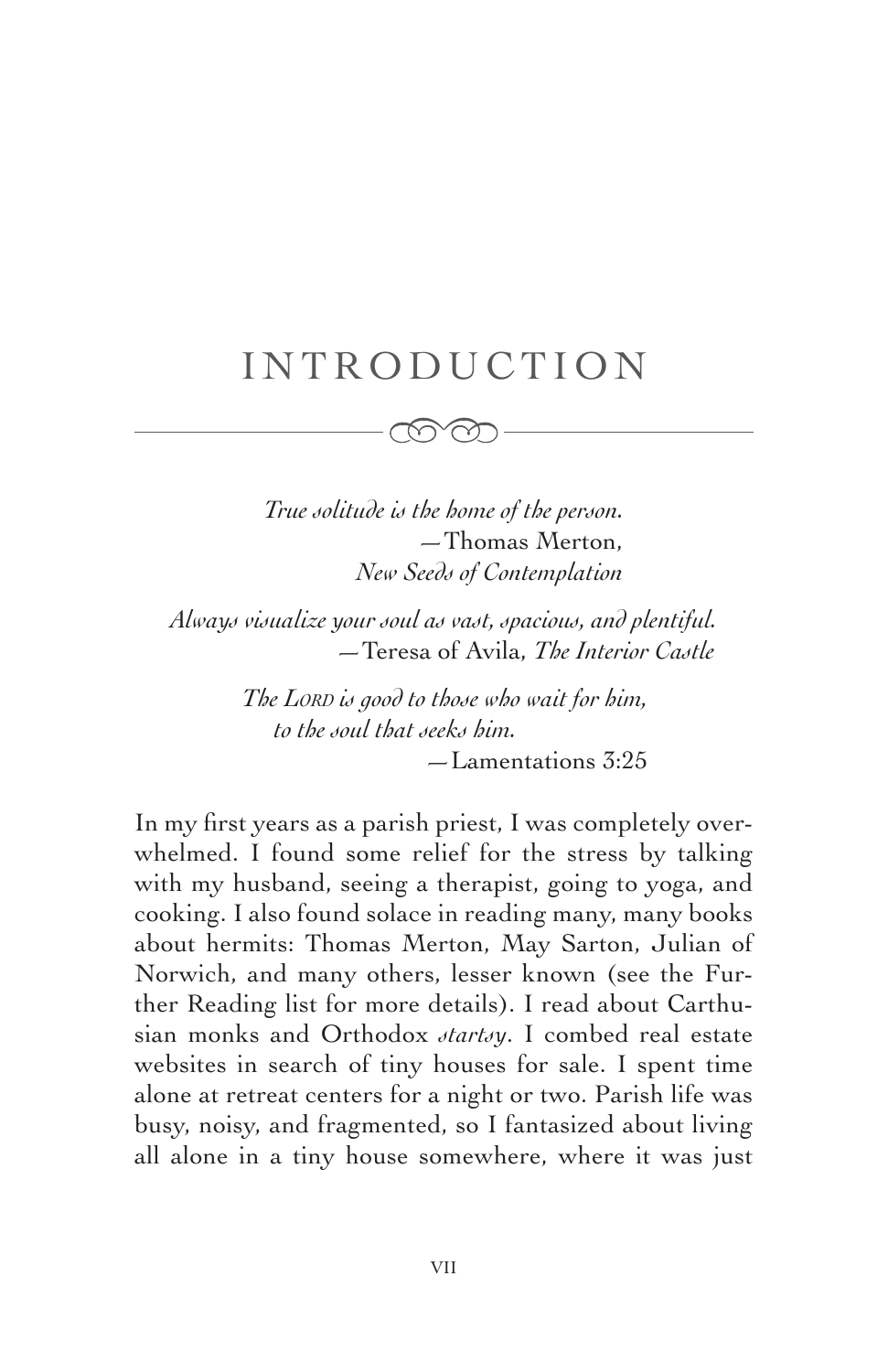me and God. (Thankfully, my husband didn't take this personally.)

Living alone in a little house is a fantasy I've had at many times in my life. When I was little, one of my daydreams was that I would grow up and live in a little cottage all by myself. In my early twenties, I lived in a one-room cabin in rural New England for a year and loved every minute of it, even waking up in the middle of the night all winter to throw another log into the woodstove.

I had the chance to live as an almost-hermit for a month as part of a sabbatical in 2014. I stayed in a hermitage on the grounds of the monastery where I'm an oblate. I read, napped, cooked, walked, wrote, and went to the liturgy of the hours every day. It wasn't total solitude, because I regularly shared meals with the sisters and a local friend, I used social media twice a week, I went to a prairie workday and a workshop on prayer, and I saw a spiritual director.

Although I savored those days and hours that spread out before me like an open road, I also fumbled and fidgeted with so much freedom. I'd move the hermitage furniture around for better "flow." I spent a lot of time at the grocery store and at Target, chasing after things I thought I needed: brown sugar, an extra throw pillow, a colander, knitting needles. I didn't have much of a spiritual framework for using my solitude. I threw myself into the thrill of an open schedule and introverted bliss, but I hadn't read enough of the desert fathers and mothers, Teresa of Avila, or other experts. Thankfully, the daily office with the sisters and the manual labor of preparing my own meals helped structure the days, but something was missing. One night, with less than a week left in my stay, I got spooked, and the very next day moved into the monastery guesthouse, where other people were sleeping right down the hall.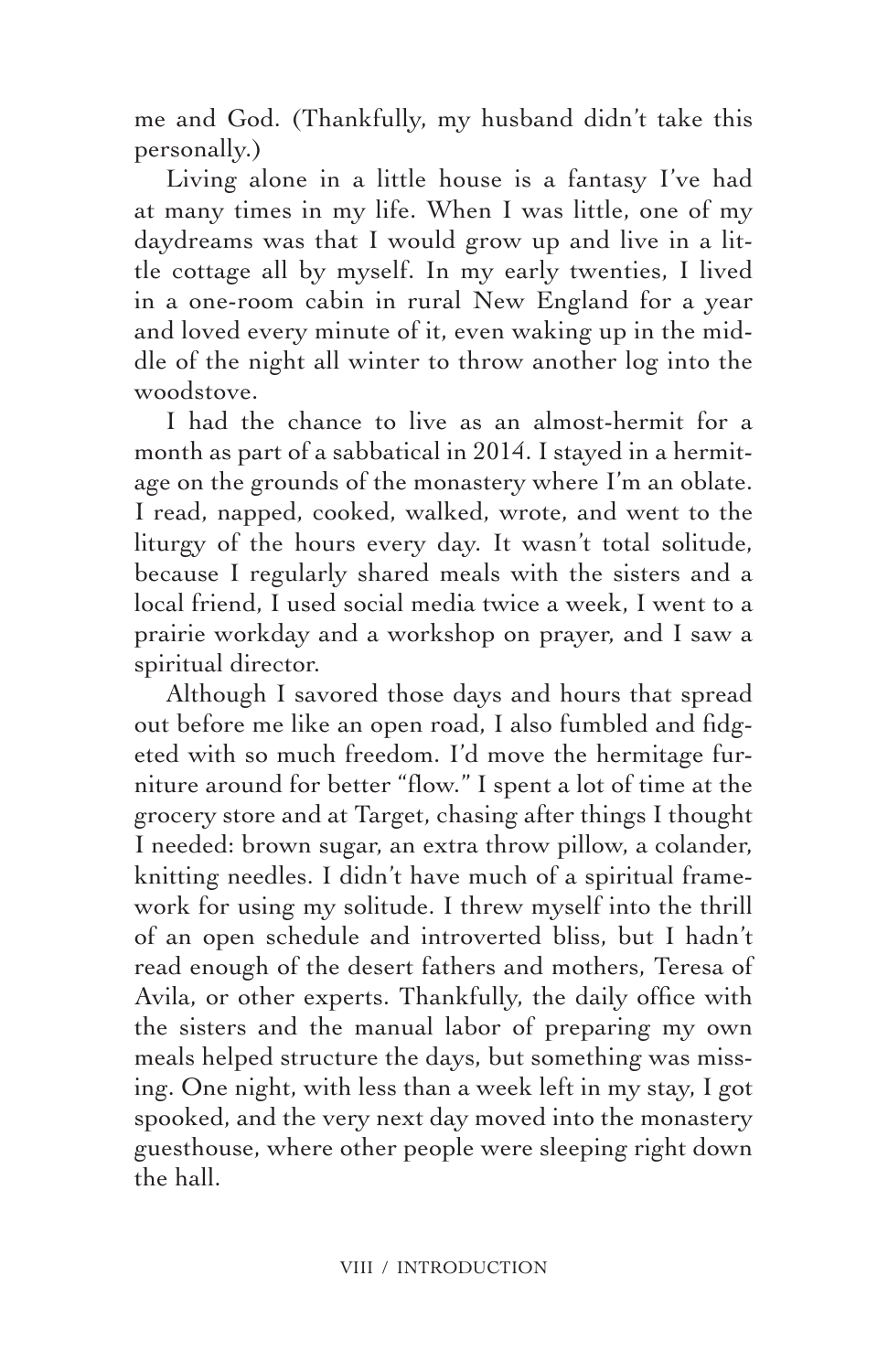Scripture does not generally encourage solitude:

Woe to one who is alone and falls and does not have another to help. Again, if two lie together, they keep warm; but how can one keep warm alone? (Eccl. 4:10b–11)

The one who lives alone is self-indulgent, showing contempt for all who have sound judgment. (Prov. 18:1)

Admittedly, at that time, it was important to be part of a clan, tribe, or household because being alone was dangerous. Encountering God, however, was usually a solitary encounter, experienced, for instance, by Abraham, Hagar, Jacob, Moses, Elijah, Jesus, Peter, and Paul. However, God's presence was somewhat dangerous too rarely quiet or restful—more often intrusive, corrective, and even aggressive. Many people quote the verse, "Be still, and know that I am God!" (Ps. 46:10) in peaceful moments, without realizing the violence of the verse that comes before: "he breaks the bow, and shatters the spear; / he burns the shields with fire" (46:9). Stillness with God in scripture wasn't always tranquil, but it was certainly always life-transforming.

Jesus had a different relationship with solitude, compared to others in the Bible. His first time of holy solitude was very deliberate. The Gospel writers recount that before Jesus' public ministry, he went alone into the wilderness, where he spent forty days in prayer and fasting. There, his life-transforming encounter was not only with God, but with Satan. (Early desert fathers and mothers, too, encountered demons and the Evil One in their solitude. Perhaps I did in my hermitage, too, on that night I got spooked.) Later in his ministry, Jesus' relationship with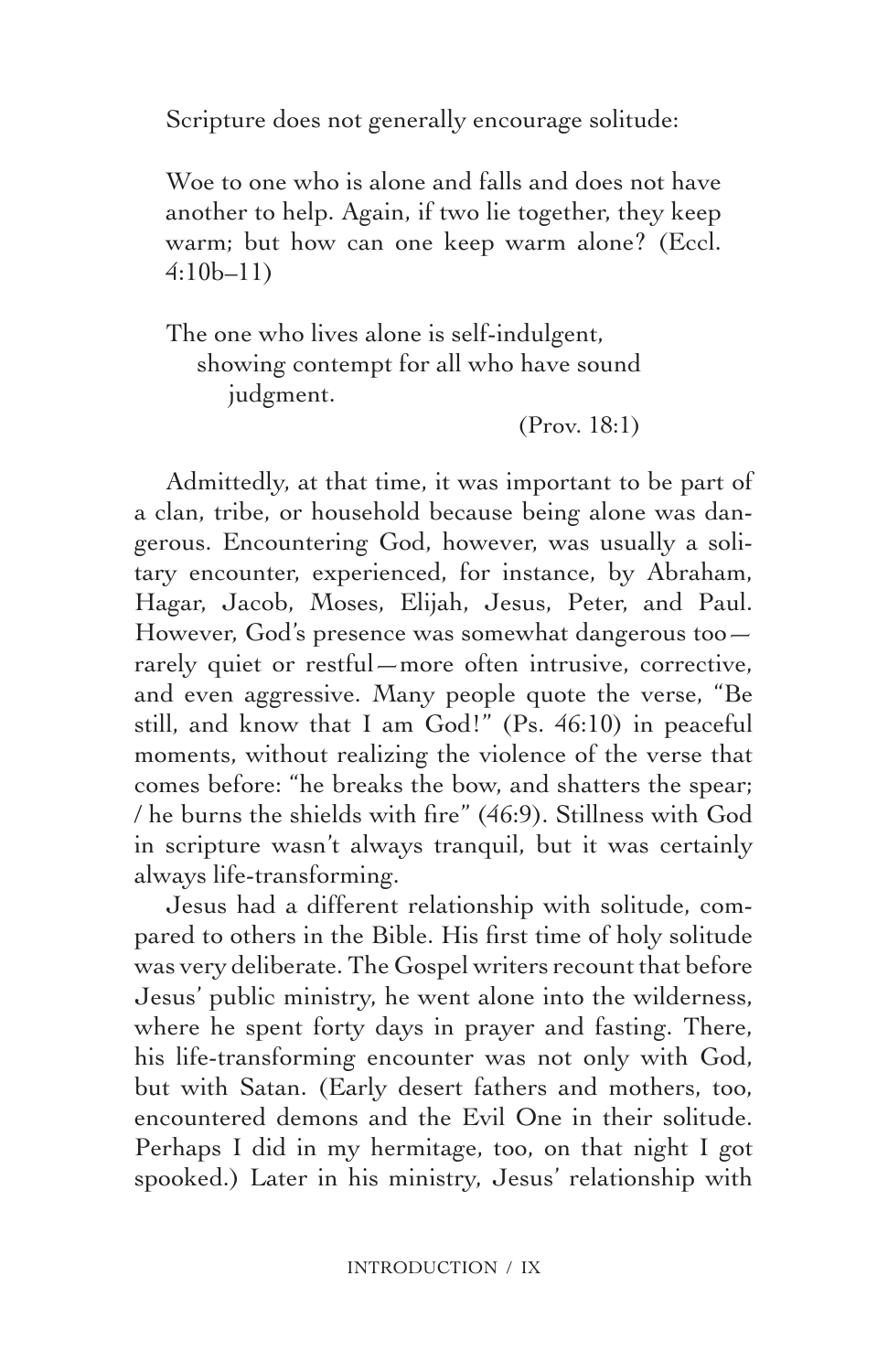solitude is more recognizable to modern people; he takes breaks. All four Gospel writers noticed Jesus' habit of taking time by himself: to pray, to recover from the travails of ministry, and in Mark and Luke, to grieve the death of his cousin John the Baptist.

Even though more and more people live alone nowadays, life-giving, healthy solitude isn't something we talk about much. *Being alone* sounds sad, aimless, or lonely, to hear ads or memes describe it. *Solitude*, however, is chosen and purposeful. It isn't loneliness, but the practice of a deep integrity. It's learning to be present to God wholeheartedly, as your true and simple self. Richard Foster wrote, "Loneliness is inner emptiness. Solitude is inner fulfillment."1 There is an opening in the heart and mind in solitude that frees the soul to notice, listen, and reflect on the existence of God beyond and in all things, including the self. Teresa of Avila teaches in *The Interior Castle* that this awareness will grow into love: love of God, love of self, and love of neighbor. Solitude isn't about escape or introversion but about greater love; solitude creates space within us for God and all that is most important to us.

Solitude can be revolutionary. According to the world's standards, it means wasting time, doing "nothing." Taking time to be with God in solitude means stepping outside what is measurable, discovering "that being is more important than having and that we are worth more than the result of our efforts."2 Moments of solitude can be for Christians what the Sabbath is for Jews—a time when nothing is consumed, produced, or achieved, but we are free and privileged to simply rest in the presence of God. As Walter Brueggemann points out in his book, *Sabbath as Resistance*, "YHWH is a Sabbath-keeping God, which fact ensures that restfulness and not restlessness is at the center of life."3 He points to the words of Jesus, who taught: "Come to me, all you that are weary and are carrying heavy burdens, and I will give you rest" (Matt. 11:28); not, "I will give you more work." It's a radical choice to see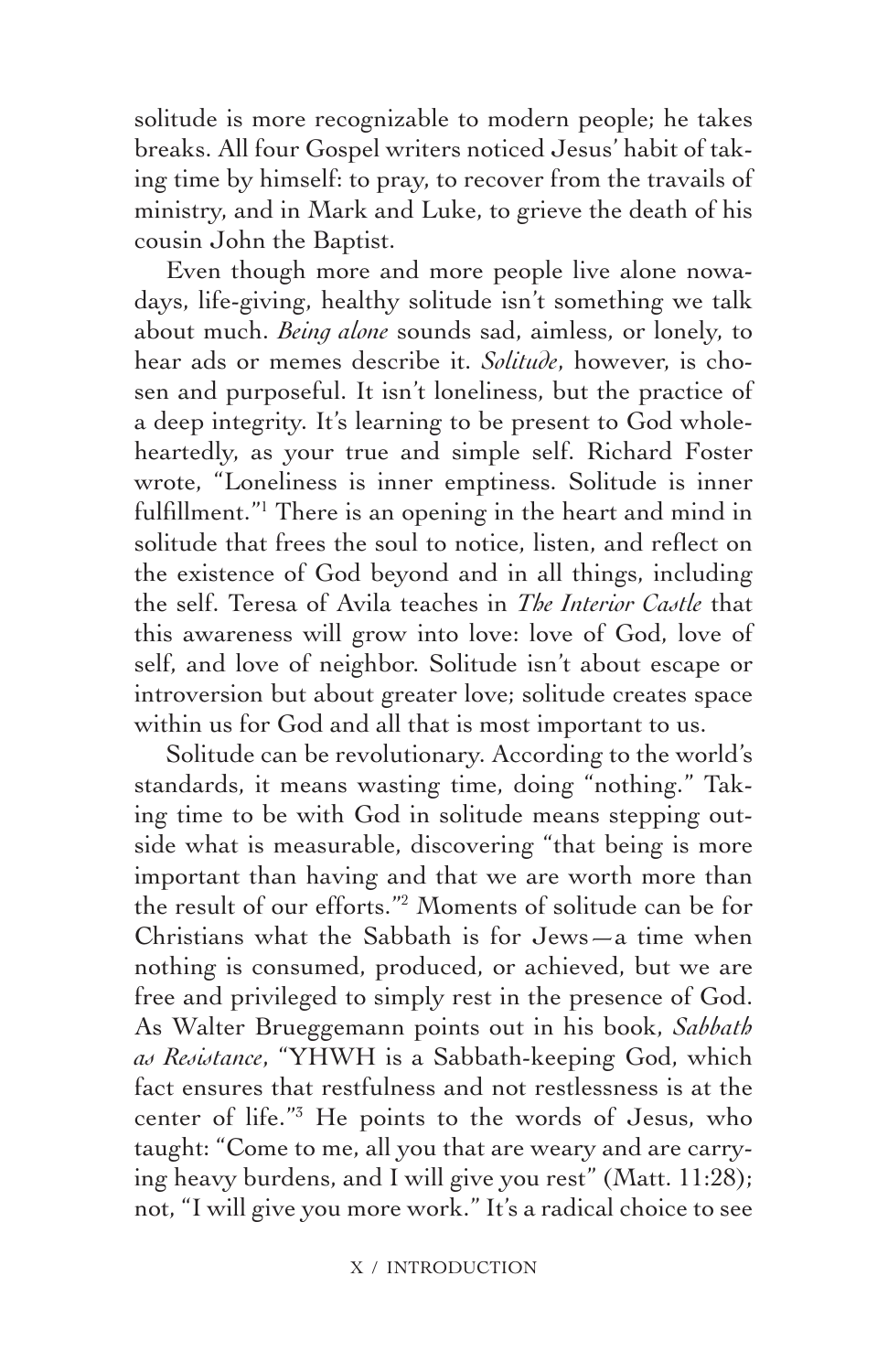and value your life in the way God does, that our being is more important than our doing. That doesn't mean that our doing isn't important at all but that the quality of our being is the foundation of our doing, as well as our serving, loving, dying, and rising again—in the same way it was for Jesus.

I don't read books about hermits or shop for tiny houses (much) anymore, but moments of solitude are the bread and butter that keep me going. God didn't create everyone with that same need, but if you've picked up this book, I imagine there's some hunger for solitude in you, too. Healthy solitude is not an escape or an end unto itself but a way to more deeply be yourself, allowing you to be more available to the presence of God and, in turn, to be available in a wholehearted and healthy way to the needs of other people.

This book is an attempt to share with you ways to reflect, deepen, and practice solitude as a fulsome Christian discipline, rooted in the Lenten journey of sacrifice and introspection and in the life, death, and resurrection of Jesus. The book is laid out thematically, exploring ways that other Christians have experienced solitude: listening, struggle, journey, hospitality, resistance, and confinement. Each day's devotion usually explores that theme through the life of a particular person, whether from Scripture or Christian history.

There are some concrete suggestions for practicing solitude: (1) on Sundays, I invite you to choose a practice for that week in light of its theme, and (2) on Fridays and Saturdays, I offer ways to push yourself further into inner solitude by practicing fasting and/or almsgiving. These two are ancient practices, especially used during Lent, that have stretched and enriched the lives of many Christians for generations, including most of the saints, hermits, prophets, and rebels I profile in this book. You may or may not feel up to them yourself this Lent, and that's fine; take them or leave them as seems right for you this year.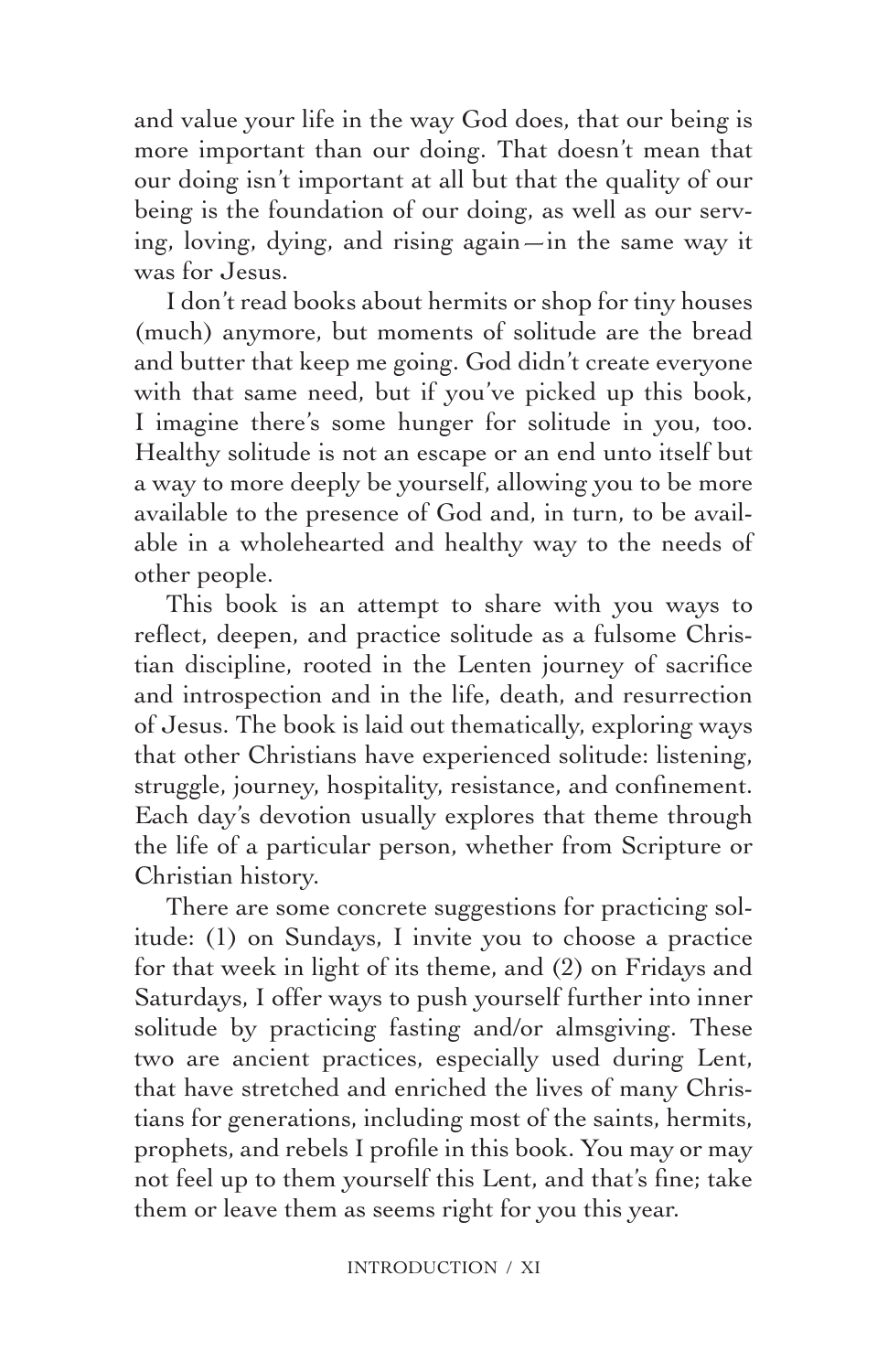I want to leave you with the last paragraph of a bidding prayer for Lent from the Episcopal *Book of Common Prayer*. When I first heard it read in worship, probably in about 2002, it sounded strange and archaic to me, but now I find I'm inspired and humbled by it every year:

I invite you, therefore, in the name of the Church, to the observance of a holy Lent, by self-examination and repentance; by prayer, fasting, and self-denial; and by reading and meditating on God's holy Word. And, to make a right beginning of repentance, and as a mark of our mortal nature, let us now kneel before the Lord, our maker and redeemer.

*Silence is then kept for a time.*<sup>4</sup>

Heidi Haverkamp Lent 2017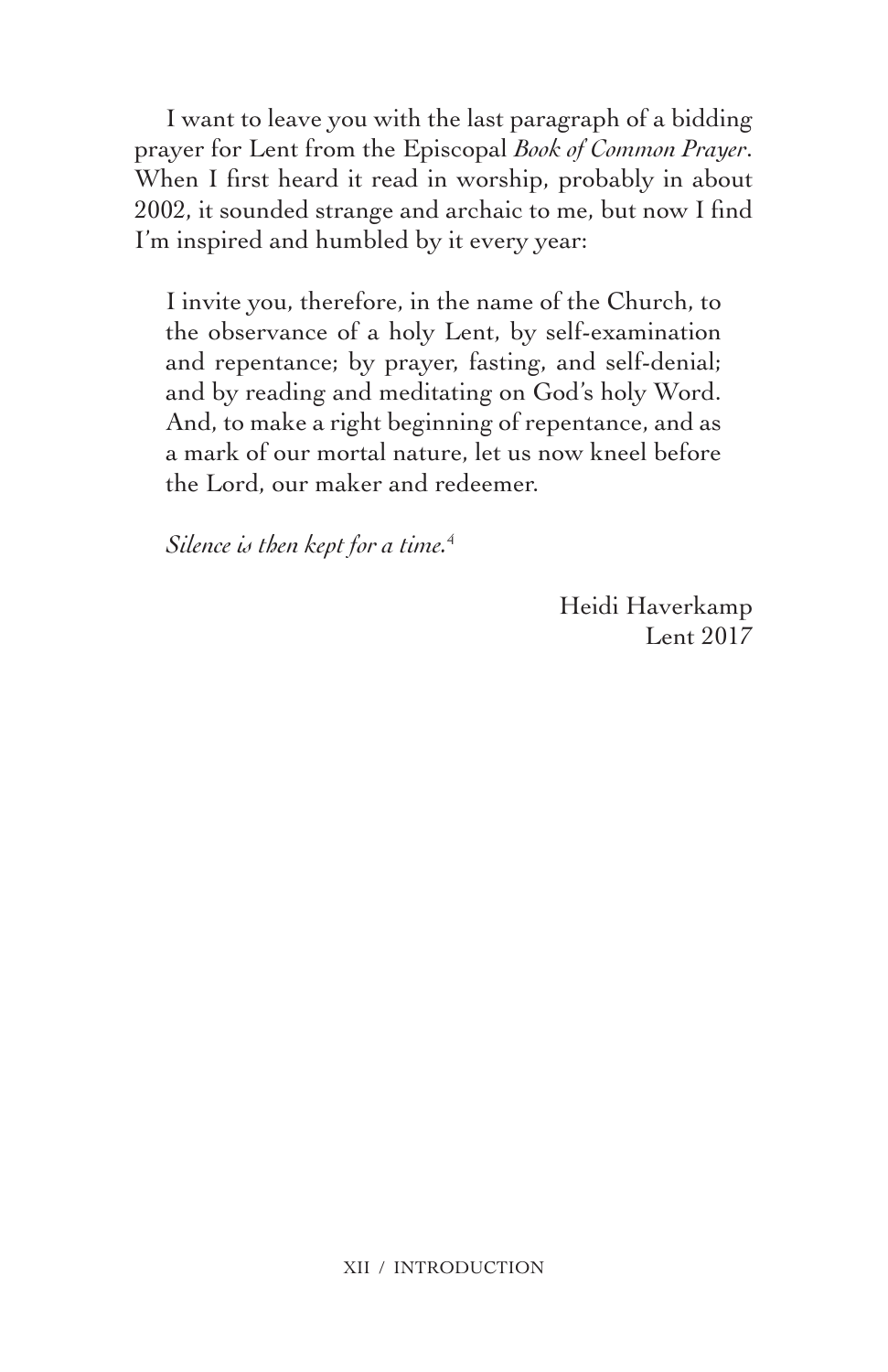# PREPARING YOUR CALENDAR

*So teach us to count our days that we may gain a wise heart.* —Psalm 90:12

Modern life is busy. Plan ahead and put a few things on your calendar for Lent so that you are sure to make space for your spiritual life in the midst of everything else that will be demanding your attention. Strive to attend church on Sundays and holy days even if you are going to be out of town. Make a point of putting them on your calendar, being sure to check your church's website or newsletter for the right time and place. I encourage you to include:

- Ash Wednesday
- Maundy Thursday
- Good Friday
- Easter Vigil / Easter Sunday

#### Activities Suggested in This Book

- Mark Fridays as special fasting days; indicate the particular manner of fast for each Friday so that you can be ready and schedule around it as needed
- A retreat day; overnight or all day (in Week One, but can take place at any time)
- A long walk or a hike (in Week Two)
- Appointment with a pastor, priest, or close friend for a confession of sins (in Week Three)
- Visit to a crowded place for prayer and solitude for 20–60 minutes, perhaps over lunch (in Week Four)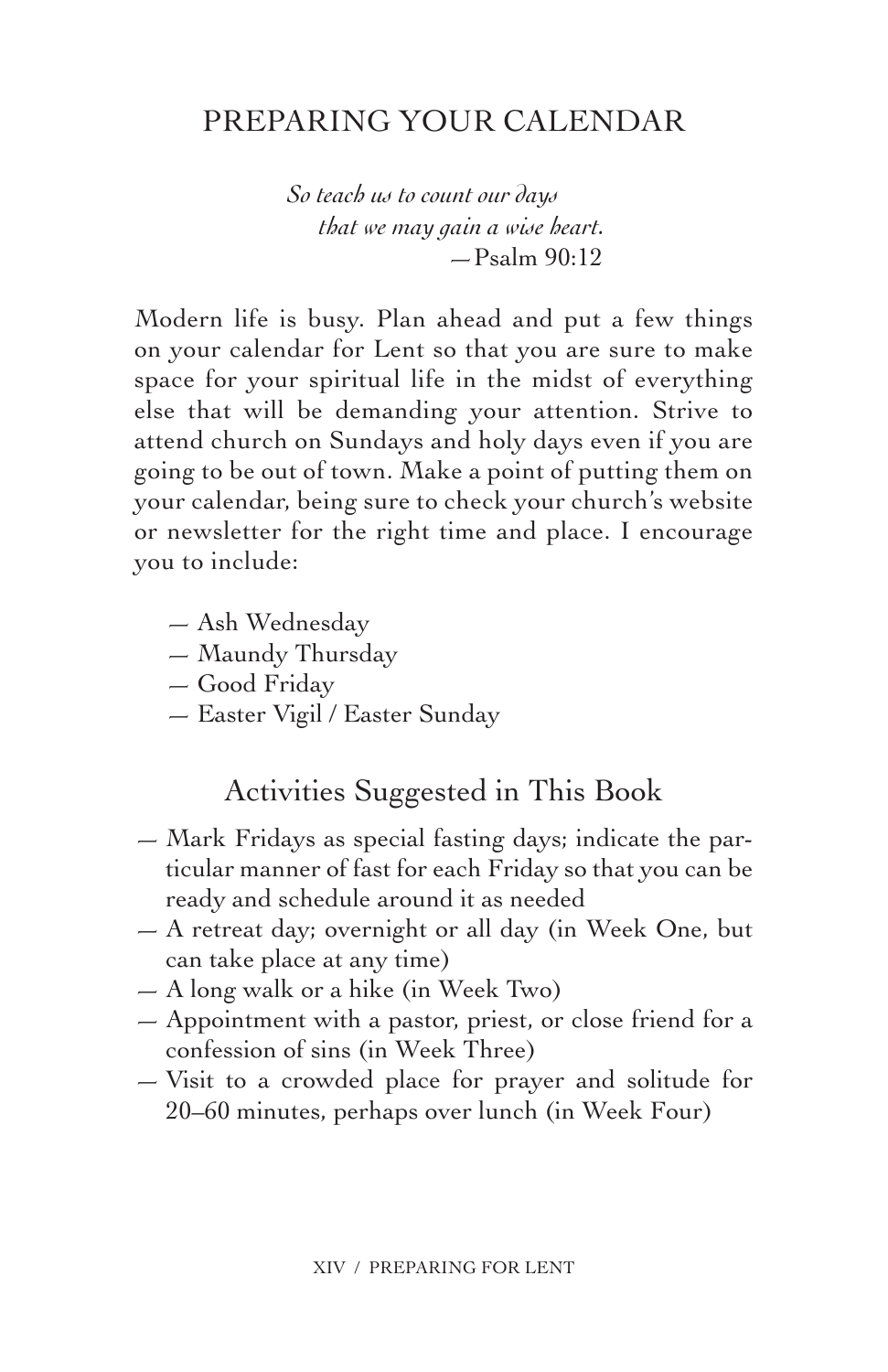# Common Lenten Practices

- Holy Week or Palm Sunday weekend: time to prepare for Easter with cooking, shopping, flowers, and decorations
- Holy Week: dying eggs, which can be fun for both kids and adults (For a change of pace, see appendix B for a recipe to dye eggs dark red using onion skins, according to an Orthodox tradition.)
- Holy Saturday: time to remove any Lenten home decorations you may have used and to reset for Easter

# PREPARING FOR FASTING

*"And whenever you fast, do not look dismal, like the hypocrites, for they disfigure their faces so as to show others that they are fasting. Truly I tell you, they have received their reward. But when you fast, put oil on your head and wash your face, so that your fasting may be seen not by others but by your Father who is in secret; and your Father who sees in secret will reward you."*

—Matthew 6:16–18

*Fasting appears gloomy until one steps into its arena. But begin and you will see what light it brings after darkness, what freedom from bonds, what release after a burdensome life . . .* 

 $-$ Theophan the Recluse<sup>1</sup>

Fasting creates a kind of solitude within us, an emptiness that many Christians throughout history have found makes more room inside them for God, grace, and guidance. In my early thirties, I became curious about fasting.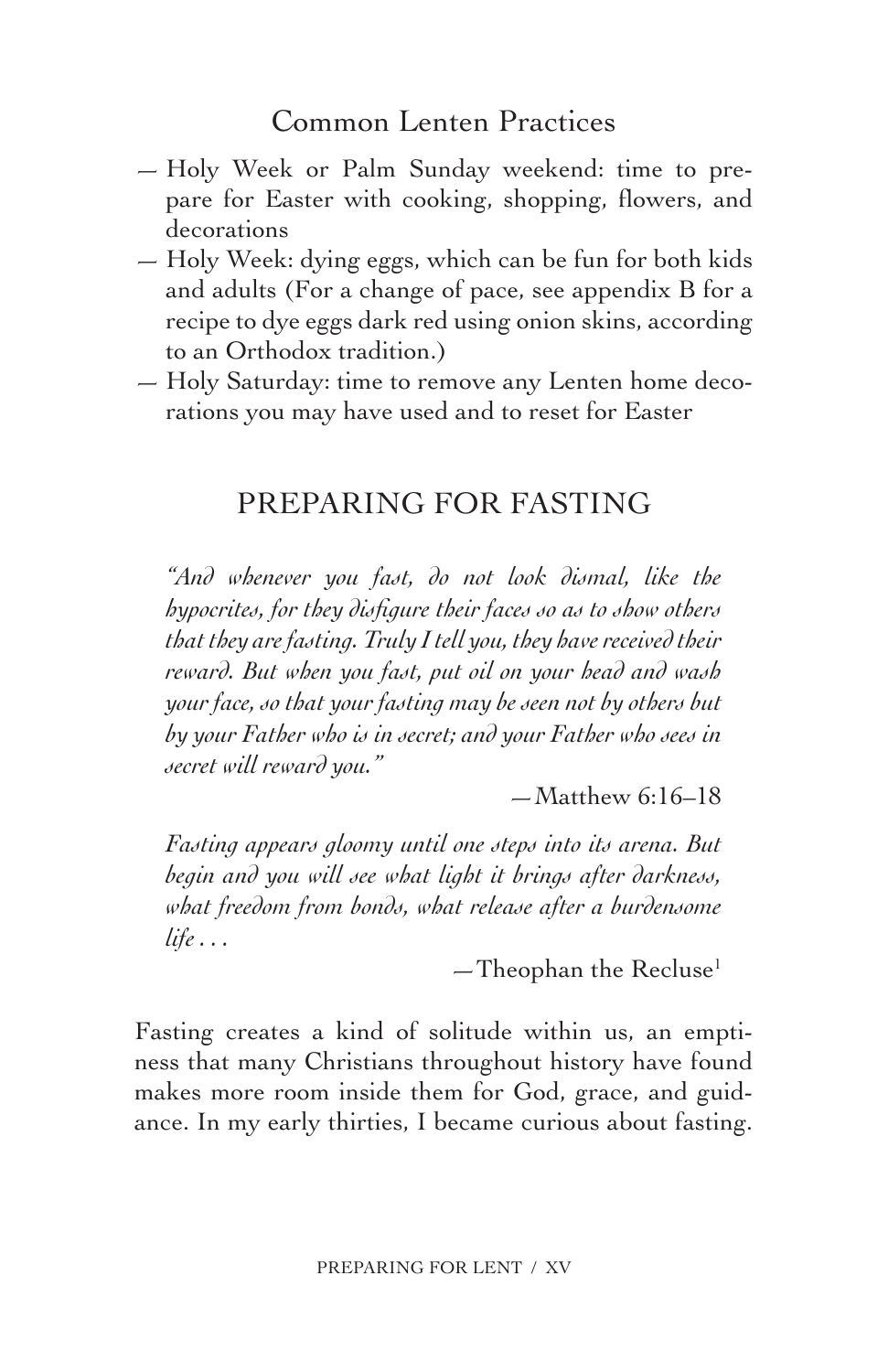The ancient mystics and desert mothers and fathers I read were devoted to it, but I'd never heard it talked about in church. In seminary, I met with Father Robert Koomson, a warm, elder Ghanaian man who was our chaplain; twice, I went to him for spiritual direction, and twice, he recommended fasting to me. The second time, he gave me a copy of a slim book he had written on the subject, published in his home country. I've since misplaced it, but the clarity and confidence of the simple lessons he wrote about fasting have stayed with me. (For instance, it helps to drink warm water to settle your grumbly stomach.) When we long for clarity from God or about any other matter in life or are dealing with pain, loss, or a broken relationship, Father Koomson recommends fasting combined with prayer. I tried fasting for years and mostly felt hungry and grumpy. The problem was that I was doing the fasting part but not the praying part. The two have to go together, or it's a waste of your time and a bellyache.

You may or may not feel ready to include fasting as part of your Lenten practice this year. The most basic kind of Lenten fast is to deprive yourself of something—a certain food or other comfort. Going without a meal or fasting for an entire day requires a bit more care. In this book, I invite you to try fasting from a meal or two as a special Friday fast; more than that, I encourage you to see a spiritual director or find a book that teaches fasting. (Since Father Koomson's book is not available in the United States, I recommend two texts in the Further Reading list.) Remember that the purpose of a Lenten discipline is to follow Jesus into the wilderness for forty days—to grow in our relationship with God by stretching ourselves spiritually—not to punish ourselves or live in misery for seven weeks.

If you choose to try it, remember that fasting is about God's grace, not human endurance. If you slip up in your fast—and if you're anything like me, you will—don't give up! Keep trying. Remember that, traditionally, Sundays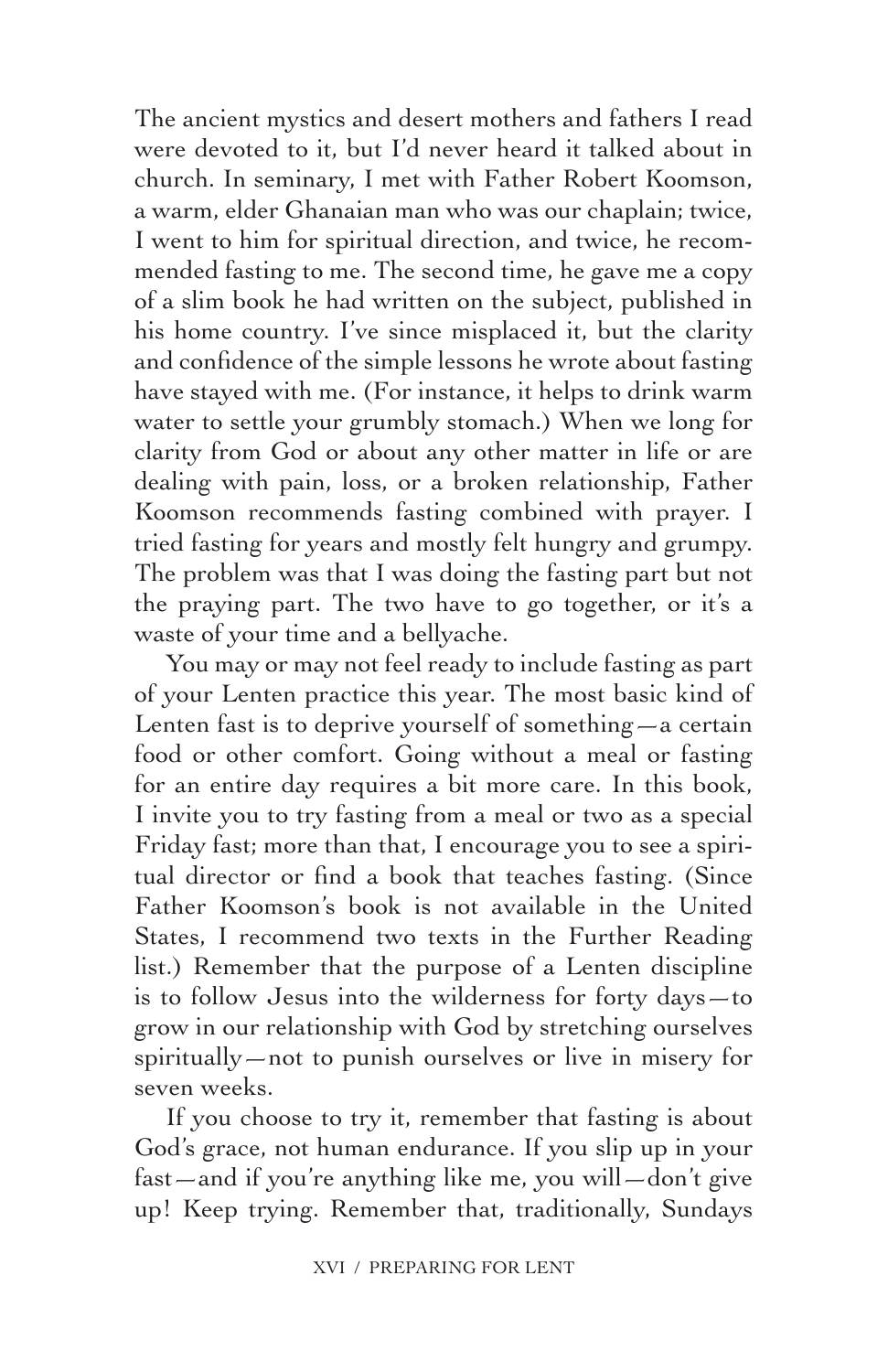are a feast day, so they're exempt from the forty days and you can take a break. Finally, remember that your Lenten fast is between you and God. As much as you can manage it, don't reveal your fasting to others. The sixth chapter of Matthew, read at most Ash Wednesday services, makes clear that fasting is private and not something to broadcast or make a big deal out of. On the other hand, there is no need to be cagey or secretive. Fasting is for you and God, but there may be times when neighbor love or hospitality calls for you to break your fast in order to share a special meal or be part of a special gathering.

In this book, you'll be invited to do additional fasting on Fridays, as Christians have done since ancient times to meditate on the mystery of the Crucifixion. You may choose to do some, none, or all of those special fasting days. If you slip up and forget or are unable to overcome temptation, remember that you haven't lost the whole day: try to get back in the saddle instead of chucking the fast entirely. Fasting is about you and God, not endurance or "being good." Fasting can help us grow in dependence on God, in solidarity with the hungry and needy, and in making space and solitude inside us for prayer and listening, which we may otherwise fill with food, noise, shopping, or other comforts. Consider giving it a try!

# PREPARING FOR ALMSGIVING

*Prayer with fasting is good, but better than both is almsgiving with righteousness. A little with righteousness is better than wealth with wrongdoing. It is better to give alms than to lay up gold.*

—Tobit 12:8

*When you give alms, do not let your left hand know what your right hand is doing.* 

 $-M$ atthew 6:3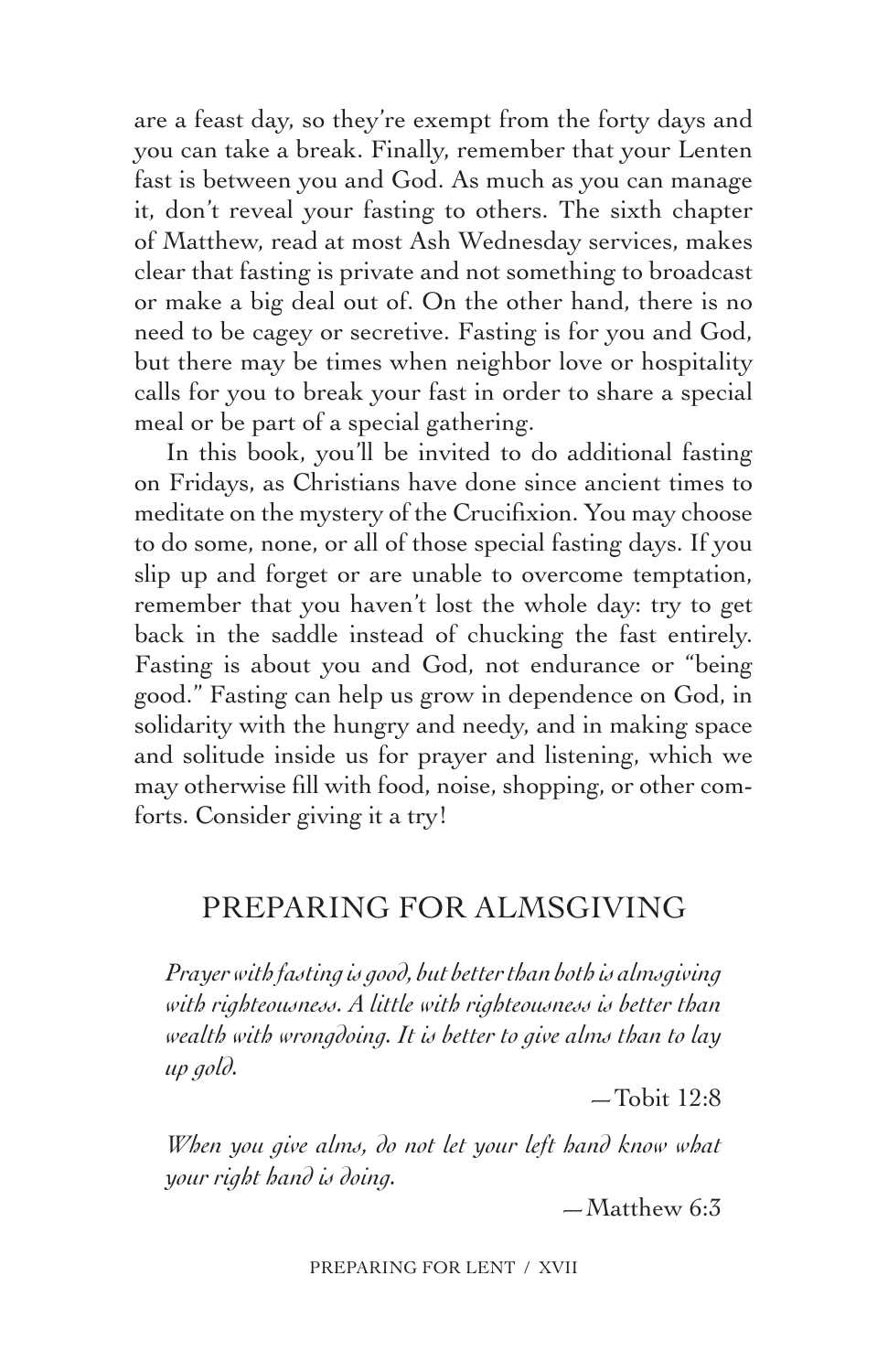Almsgiving can also create solitude within us by helping us let go of money and its security. It's an ancient Lenten practice. Giving money to the poor, whether into the cups of panhandlers or writing checks to charity, opens our grip and makes more space in us for our neighbor and God's presence, which, in the end, is the only security we have.

In this book, on each Saturday, I suggest practicing one of two forms of almsgiving:

- 1. Give cash on the spot—to a panhandler, to kids from a local school raising money at a stoplight, to a charity box on a store counter, to a tip jar, or to whatever "ask" God may place in your path. Do not judge the person or group asking; just give, trusting in God's grace.
- 2. Give to an organization—write a check or give online to a charity that is meaningful to you. Each Saturday, I include a reflection piece to help you consider potential recipients in the spirit of that week's devotions.

Each Saturday, choose one or the other, or do both. Do some planning for this in advance: discern in advance the amount you'll give each weekend so that you can budget and have cash on hand as needed. Choose an amount to give away each weekend, depending on your normal weekly expenses: one dollar, five dollars, ten, twenty, fifty, or even one hundred dollars. The amount should stretch your generosity, not bankrupt you but make you wince a bit. (If you are not wincing, go a denomination higher!) You should choose one dollar only if you are a minimumwage worker or otherwise living in poverty. For "cash on the spot," if you are like me and do not use much cash, you may want to go the bank and withdraw five to seven bills to have in reserve for each of the seven Saturdays of Lent.

I am amazed and a bit ashamed when I notice that I will spend more on items for myself than I am likely to give to charity or put in the offering plate at church. Almsgiving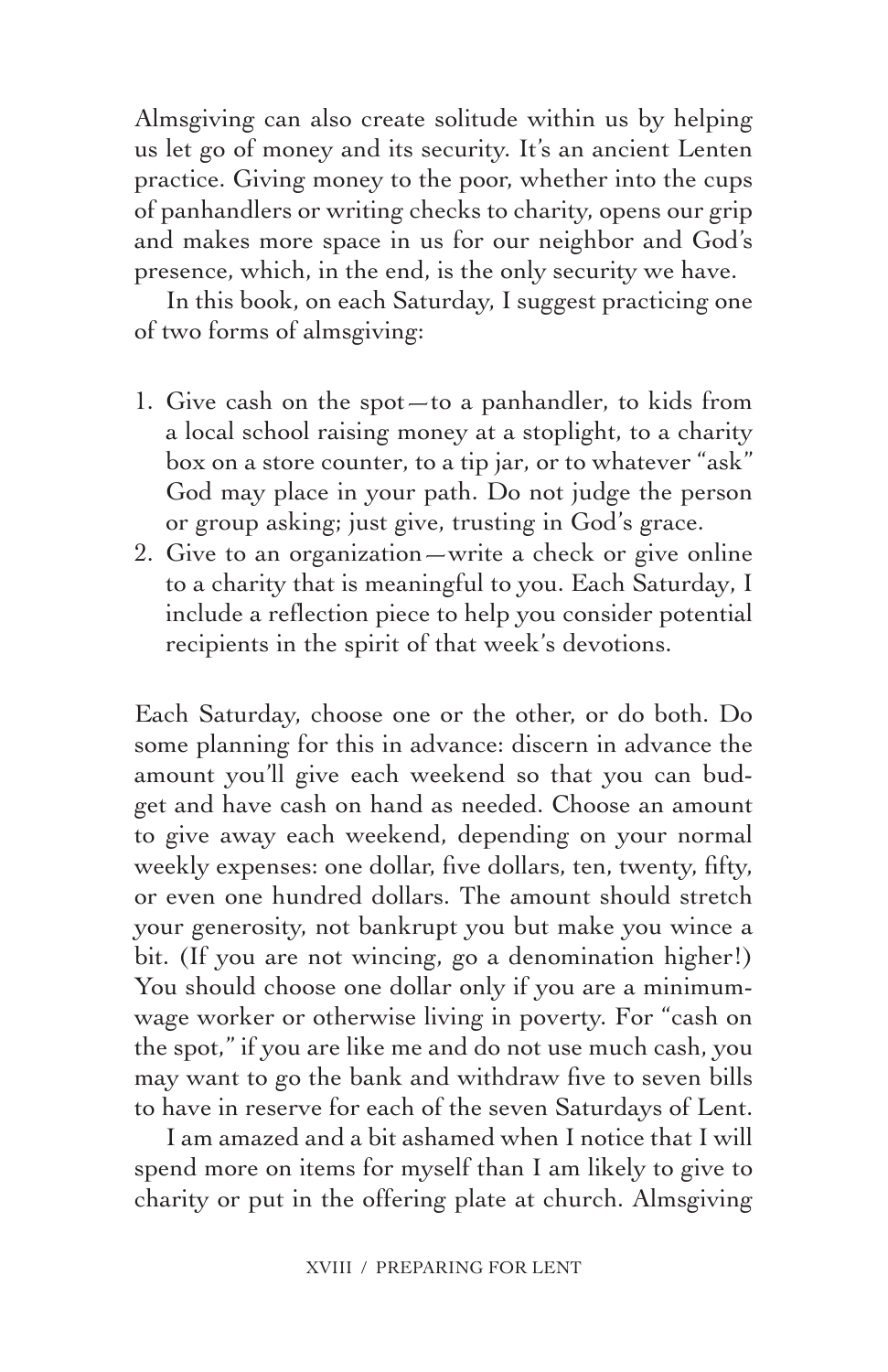reminds us that all we own belonged to God before it belonged to us. Still, it's hard to give money away when we don't receive something in return. Giving to a charity is probably the best use of your alms, but there is something that hits you in the gut when you put a wad of cash in a tip jar or in the hand of a panhandler. It begins to open a space within, where perhaps God can be even more generous to you.

In preparation for this book, I handed out one ten-dollar bill a week for six weeks, usually to a beggar but also into a tip jar or two. I was surprised by both how hard and how easy it was. It made me notice how tightly I clutch what I believe is *mine*. Also, with each "giveaway," I noticed it felt good—even fun—to be generous and to utterly delight someone who is not used to receiving much at all, even if a panhandler or barista went and spent my (my?) money on drugs or alcohol. (One priest I know says to his congregation with regards to panhandlers: "I mean, I spend the money you give me on drugs and alcohol, too.")

#### PREPARING AT HOME

*Prepare your work outside, get everything ready for you in the field; and after that build your house.* —Proverbs 24:27

*Write [God's words] on the doorposts of your house and on your gates.*

—Deuteronomy 11:20

At my house, for years I changed almost nothing for Lent, even though I like to decorate for other liturgical seasons, like Advent, Christmas, and Easter. Lent is one of the most meaningful seasons of the year to me; I wanted a way to reset my home so that I would remember every day that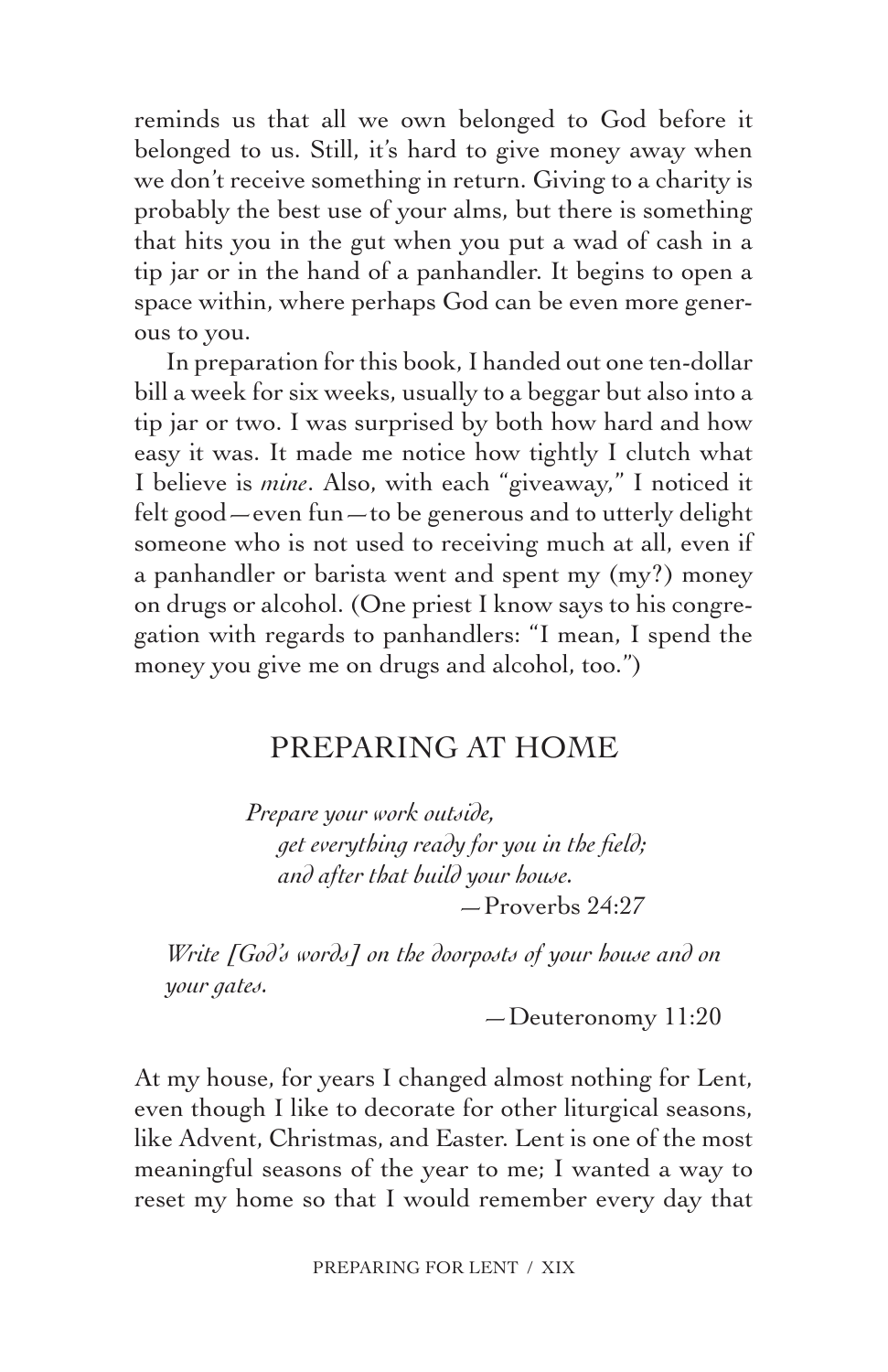I was in the midst of a special and particular time. Your practice of solitude can be enhanced every day if, when you look around your home, you are reminded of Lent and your Lenten intentions. Consider one or more of the following suggestions or experiment with your own ideas.

# Tabletop Desert

Fill a bowl with sand. Add a stone, a nail, and maybe even a toy snake or scorpion. Bury a small slip of paper with the word *Alleluia* on it. Set it somewhere you will see it regularly, maybe where you eat meals or on your work desk.

# Tabletop Arrangements

Fill a vase, bowl, or bucket with bare sticks, dry flower stems, thistles, or other thorny branches. Wrap arrangements with materials like burlap, twine, and metal wire, brown or purple yarn or ribbon. On Palm Sunday, add any palms you bring home from church. Or set out a low bowl or pan and fill with gravel, pebbles, bits of metal, or pieces of bone.

# Door Hangings

Hang an austere wreath on your door, perhaps of grapevine, twigs, straw, dried flowers, or rough fabrics like burlap or canvas. Grapevine wreaths can be found in most craft stores.

# Display a Cross or Crucifix

Display a cross or crucifix in a highly visible place. Perhaps replace another art object that hangs in a prominent location in your home.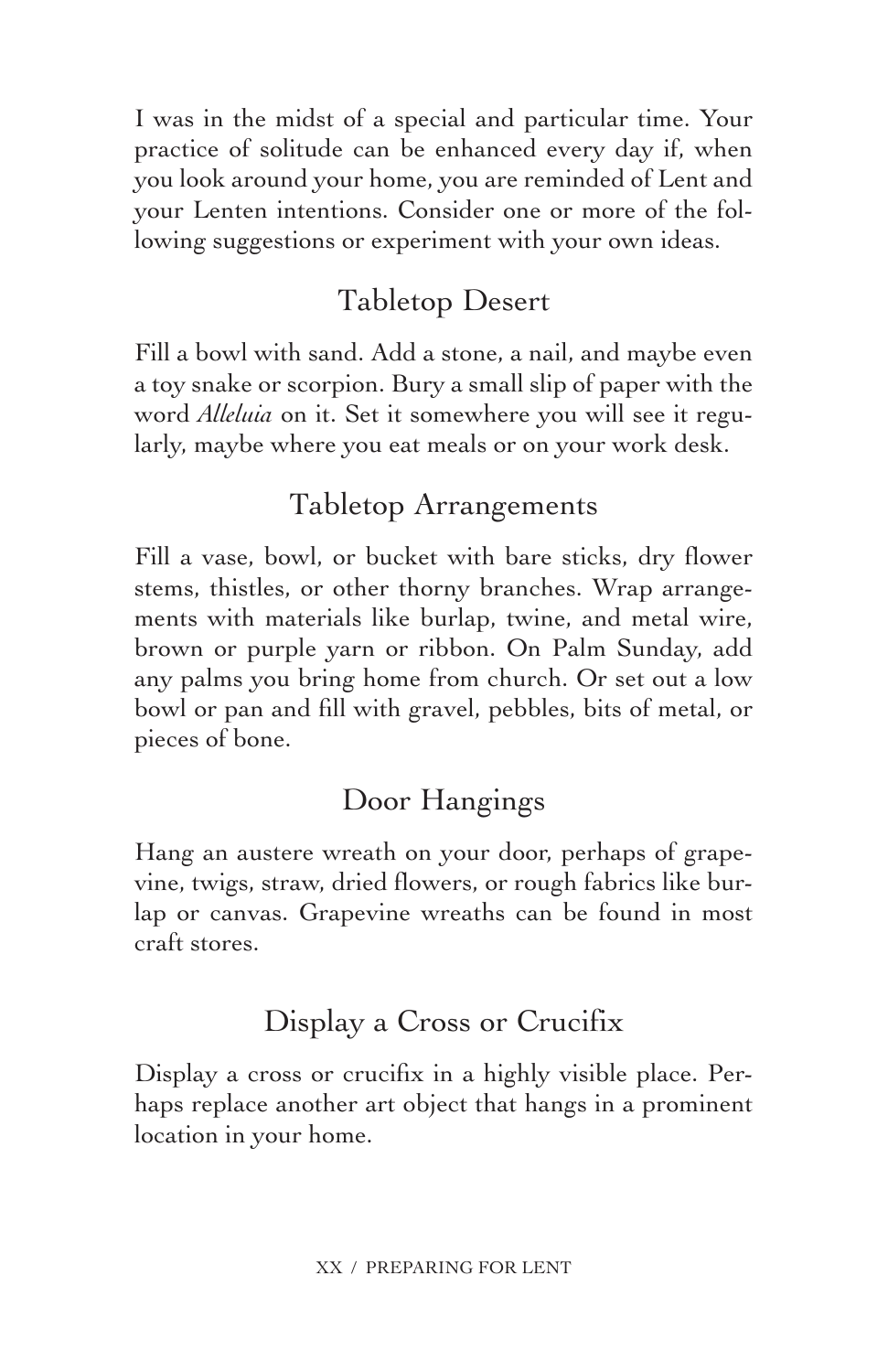# No Candles

Do not light any candles in your home until Easter Sunday. You may want to put them all away, out of sight.

# Live Simply

Within reason, keep your shopping and leisure habits at their most basic. Choose the most simple, inexpensive options. When there is an option, choose the less fancy or special. If you can, try not to *buy* anything for the Lenten decorating of your home; use objects or materials that you find outside or lying around your house or at Goodwill.

# Switch to Easter Decorations

On Holy Saturday, the day of emptiness and waiting, remove all Lenten things. Wait to replace with Easter decorations until Holy Saturday night or first thing Easter Sunday morning, to increase the suspense. (It's like Christmas morning but for Easter!)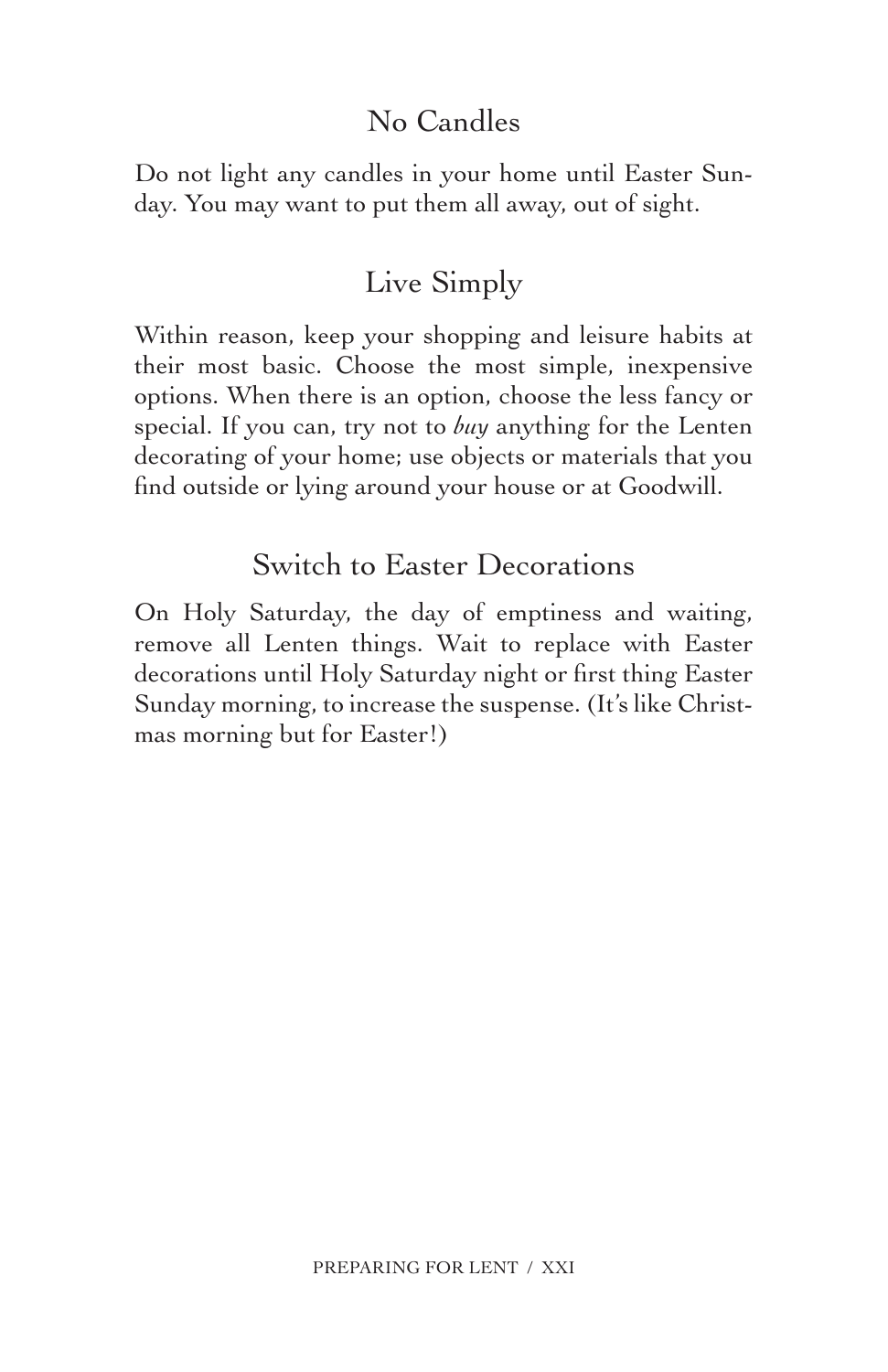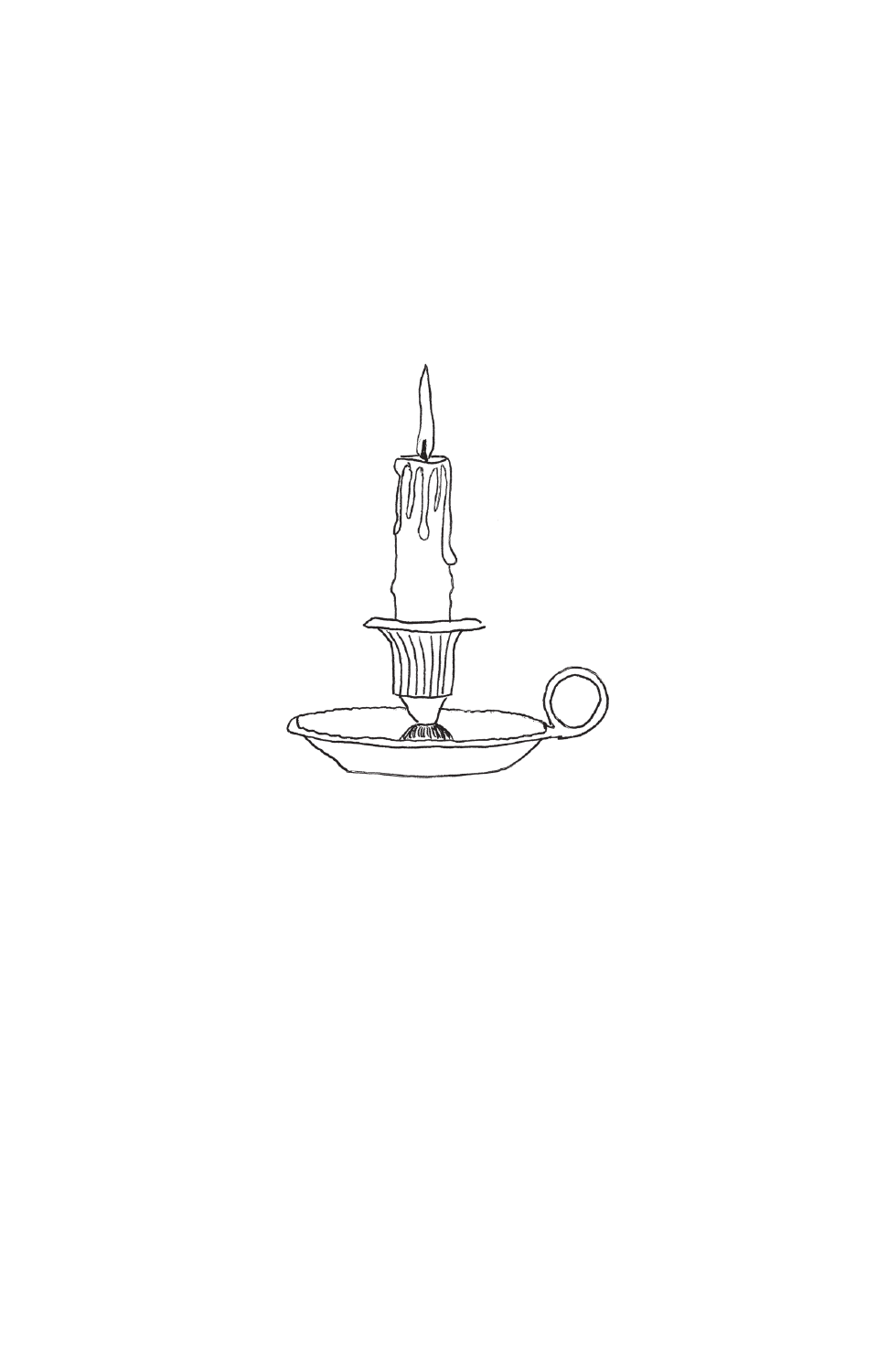# FIRST DAYS OF LENT

# ASH WEDNESDAY: THE INNER ROOM

*"But you, when you pray, go into your inner room, close your door and pray to your Father who is in secret, and your Father who sees what is done in secret will reward you."* —Matthew 6:6 NASB

*A certain brother went to Abbot Moses in Scete and asked him for a good word. And the elder said to him: Go, sit in your cell, and your cell will teach you everything.* —Thomas Merton, *The Wisdom of the Desert*

In the King James Bible, the "inner room" verse of Matthew 6 reads: "When thou prayest, enter thy closet." The Greek word *tameion* means "storage room"—a humble, quiet room with a few buckets and crates but probably no beautiful view or easy place to sit. Finding a place to be in the presence of God doesn't require much, Jesus seems to say. He is teaching, first, that prayer isn't a public performance or a way of showing others we're religious; at the same time, he wants us to realize the opposite—that prayer is a way to know God in a private and personal way. The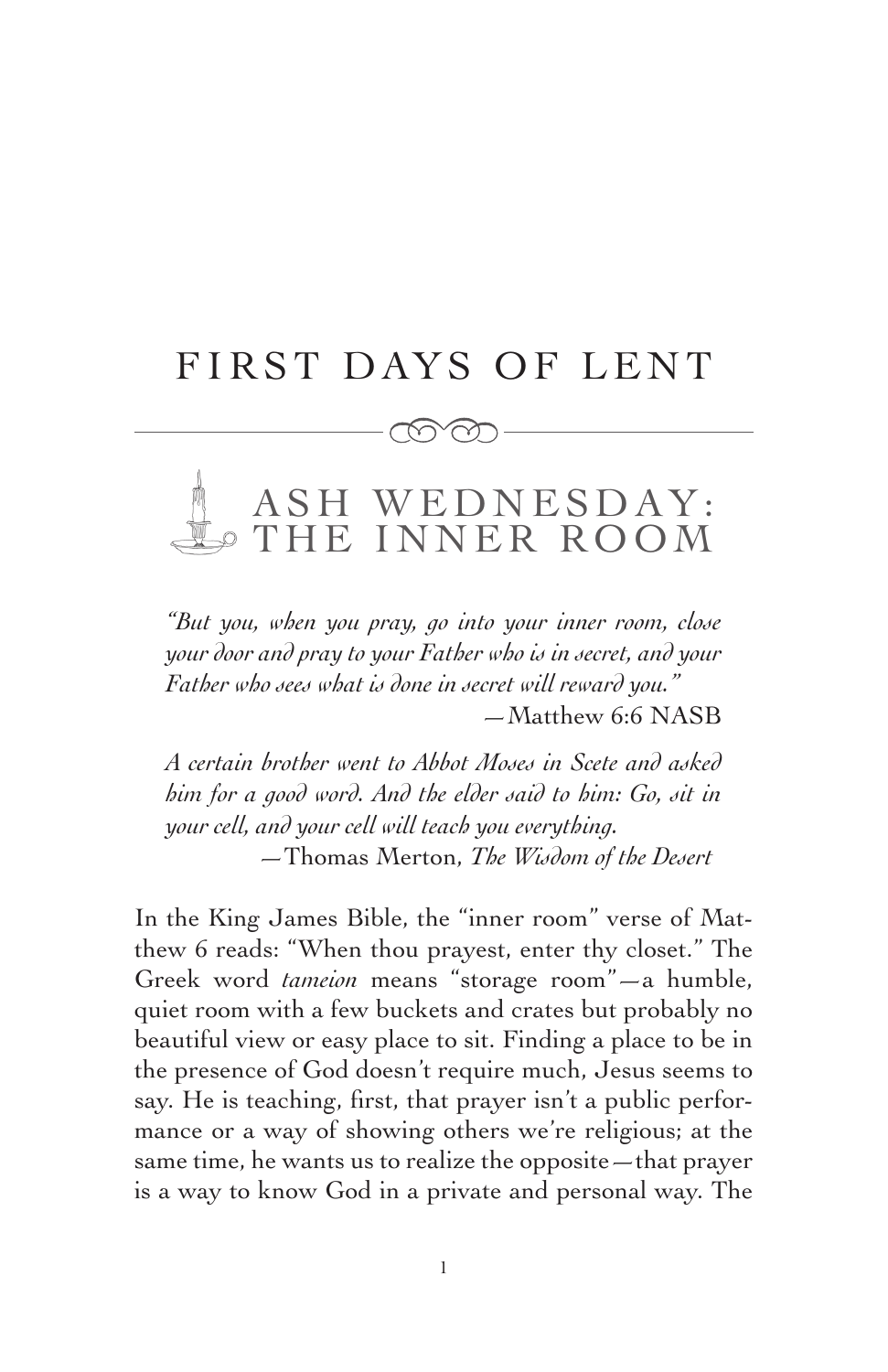inner room he mentions may not be a place in your physical home so much as inside yourself.

What is the inner room of the soul like? Catherine of Siena spoke of keeping a hermitage inside her heart. Francis of Assisi said, "Brother Body is our cell, and the soul is the hermit who remains inside the cell to pray to God and meditate."1 Teresa of Avila wrote a book about prayer, *The Interior Castle,* named after the intricate extended metaphor she used to describe the soul. You can think of the inner room of your soul as a cozy house, a simple cell, or a "vast, spacious, and plentiful"2 place. However you may like to imagine it, there's a place inside you where God is waiting to sit with you.

Abba Moses, also called Moses the Black, was a fourthcentury desert father from Ethiopia who was a thief before he was a monk. He taught his monks that "your cell will teach you everything," as Merton quotes above, and he meant both the physical cell where a hermit was living (a cave or hut) and the inner, spiritual cell of solitude. Solitude invites us to sit not only in the presence of God but also with ourselves. There's no better way to get to know someone than to sit in a car with them for a while. The same is true of God and the self. It's not always easy to sit still with yourself or with God, especially for extended periods of time; but like a child resting in a parent's lap, sometimes just to sit together is enough.

Contemplation and solitude go together. Thomas Merton described it as "life itself, fully awake, fully active, fully aware that it is alive. It is spiritual wonder. It is spontaneous awe at the sacredness of life, of being. It is gratitude for life, for awareness and for being."3 This Lent, like many saints, hermits, prophets, and rebels before you, you're going to spend some intentional time in solitude and, I hope, get to know God's love more deeply and enter more fully into Jesus' Passion and Resurrection by doing so.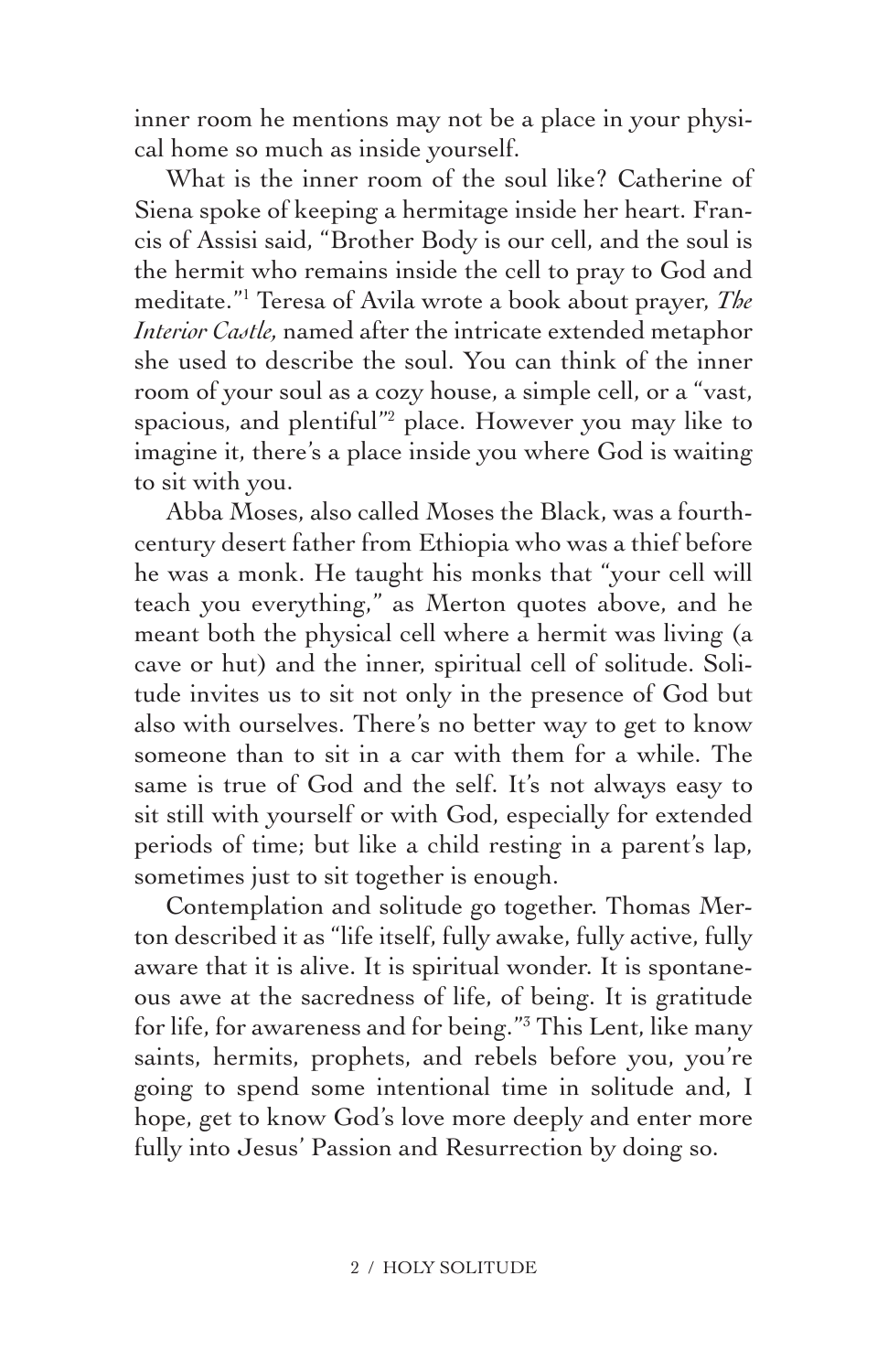# Questions for Reflection

- 1. What image do you prefer for the inner room of the soul: cell, closet, hermitage, or castle? Why? Is there a term you do not like? Why?
- 2. Have you ever thought of Lent as a contemplative season before? What about Lent, specifically, could be called contemplative?
- 3. What made you pick up this book? What do you hope to gain from using it for Lent this year?

#### Choose a Practice for This Week

- Observe the ancient tradition of fasting on Ash Wednesday. Skip either lunch or dinner. Sip tea or water to ease hunger pains. Use those twinges as a call to prayer and to "remember you are dust and to dust you shall return."
- Find twenty to thirty minutes of quiet solitude. Ask the Holy Spirit to guide and speak to you through drawing. Draw either your inner room or your "interior castle." If you have time, or at another time this week, draw your "wilderness" as it feels at this season of your life. If you would prefer, you can describe these things with words instead of drawing.



*He was in the wilderness forty days, tempted by Satan; and he was with the wild beasts.*

—Mark 1:13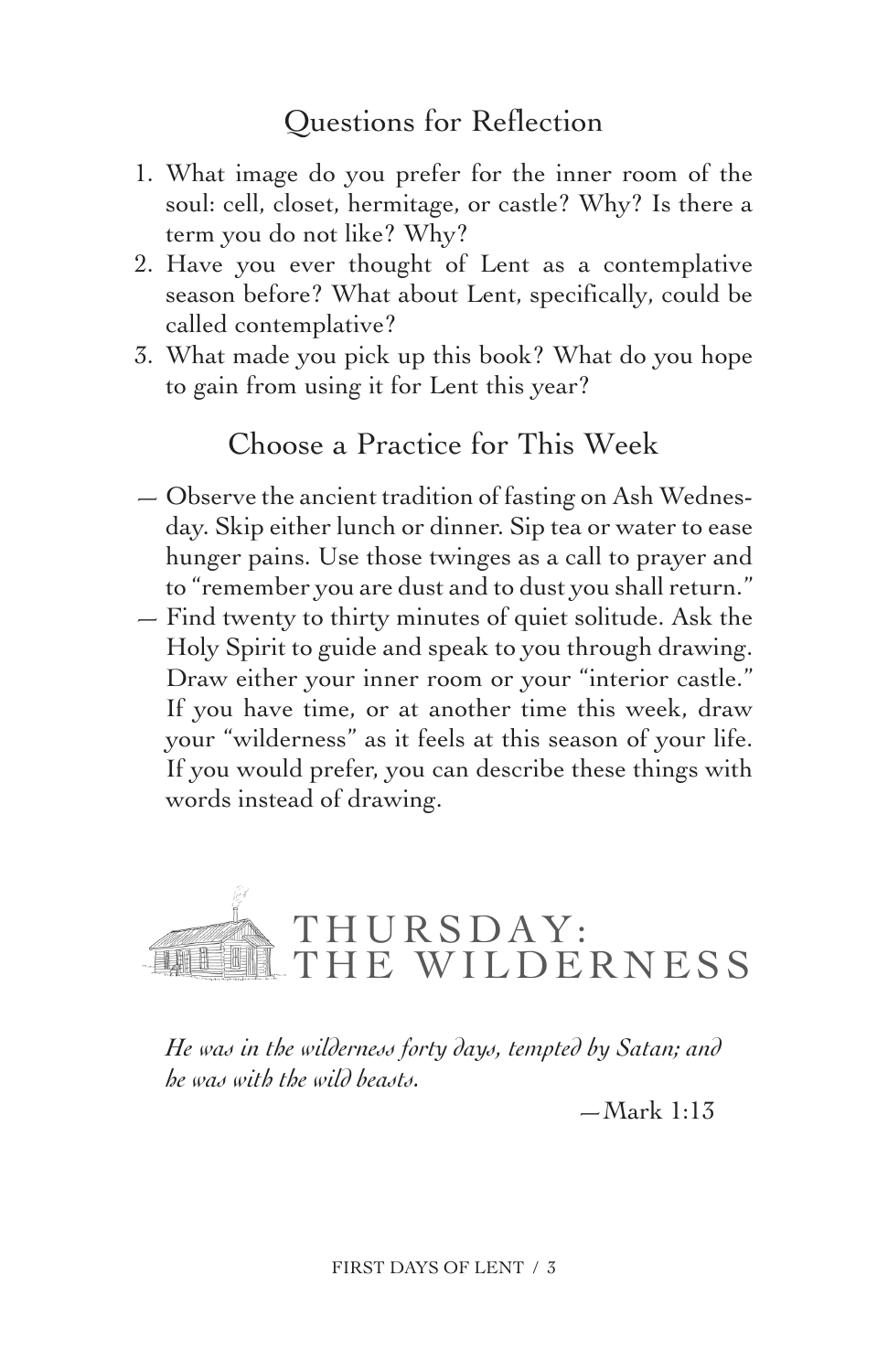*And I say, "O that I had wings like a dove! I would fly away and be at rest; truly, I would flee far away; I would lodge in the wilderness.*  $-$ Psalm 55:6–8

*We must cross the desert and spend some time in it to receive the grace of God as we should. It is there that one empties oneself, that one drive away from oneself everything that is not God and that one empties completely the small house of one's soul so as to leave all the room free for God alone. . . . It is indispensable: the soul needs the silence of it, the inward retirement, this oblivion of all created things.*

—Charles de Foucauld, as quoted in Sara Maitland, *A Book of Silence*

Going out into the wilderness is just the opposite of entering into your inner room: there are open vistas and rough terrain instead of an enclosed, private space. In the wilderness, solitude is less about intimacy with God and more about spiritual awe and freedom. Going into the wilderness is also an act of vulnerability: there is danger from weather, snakes, scorpions, and other wild animals, or just in finding enough to eat and drink.

Jesus was probably seeking both awe and danger when he went out into the Judean wilderness for forty days before his public ministry. He went to pray in the freedom of solitude and to be alone with God. He also went to test himself. Alone in the starkness and quiet of the desert, he must have wrestled with his deepest questions about his humanity and his divinity and about what it was that God was calling him to do. The desert took away all barriers between his soul and God's wide gaze, which must have been thrilling but also quite strenuous.

There is a long tradition in scripture of faithful people going alone into the wilderness and encountering God,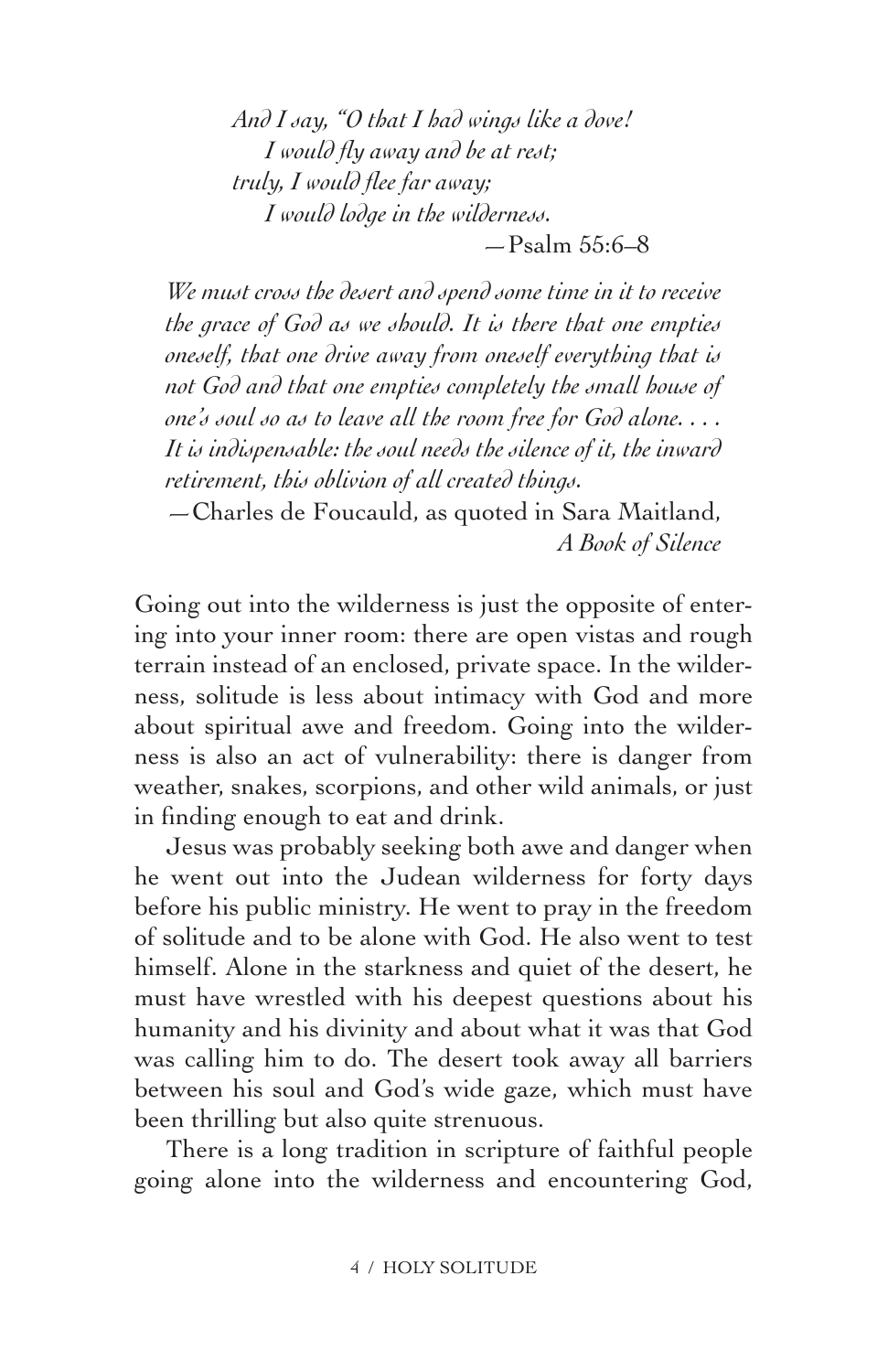including Hagar, Moses, Elijah, and John the Baptist, among others. The Israelites spent forty years as a people alone with God, out in the desert. Early Christians continued this tradition when untold numbers of men and women left society to live with God in the wilderness, especially in the deserts of Egypt but in places all around the Mediterranean, following in the footsteps of the first desert solitary, Antony the Great (see Week Two). These desert mothers and fathers discovered, as Jesus did, that both God and the Devil, or demons, wait for us in solitude.

There is something about wilderness that draws prayer from us, whether in wonder, discernment, help, or lament. There is something about wild places that invites spiritual solitude; where, in spite of ourselves, as Foucauld says in the quotation above: "one empties completely the small house of one's soul so as to leave all the room free for God alone." We cannot help but feel vulnerable and exposed in the wilderness. It is a place for both awe and humility.

If Lent is a time for us to imitate Jesus' forty days in the desert, then it should be less a time to suffer and endure and more a time to grow in this kind of wonder and vulnerability. Engaging in prayer, fasting, and almsgiving are not about punishment; they help us transcend ourselves—finding greater intimacy with God and greater clarity about who we are. These three practices are also disciplines of solitude, forms of self-denial or self-emptying to make more room in us for God. Prayer reveals our emotional and spiritual vulnerability; fasting reveals our physical and psychological vulnerability; almsgiving reveals our material and financial vulnerability. In the wilderness and on the cross, Jesus made himself vulnerable, too—even unto death.

Lent is a wilderness set in time. In it, whether or not we are living anywhere near a physical wilderness or in a wilderness time of life, we can choose to live starkly and mindfully, in a way set apart from the rest of the year and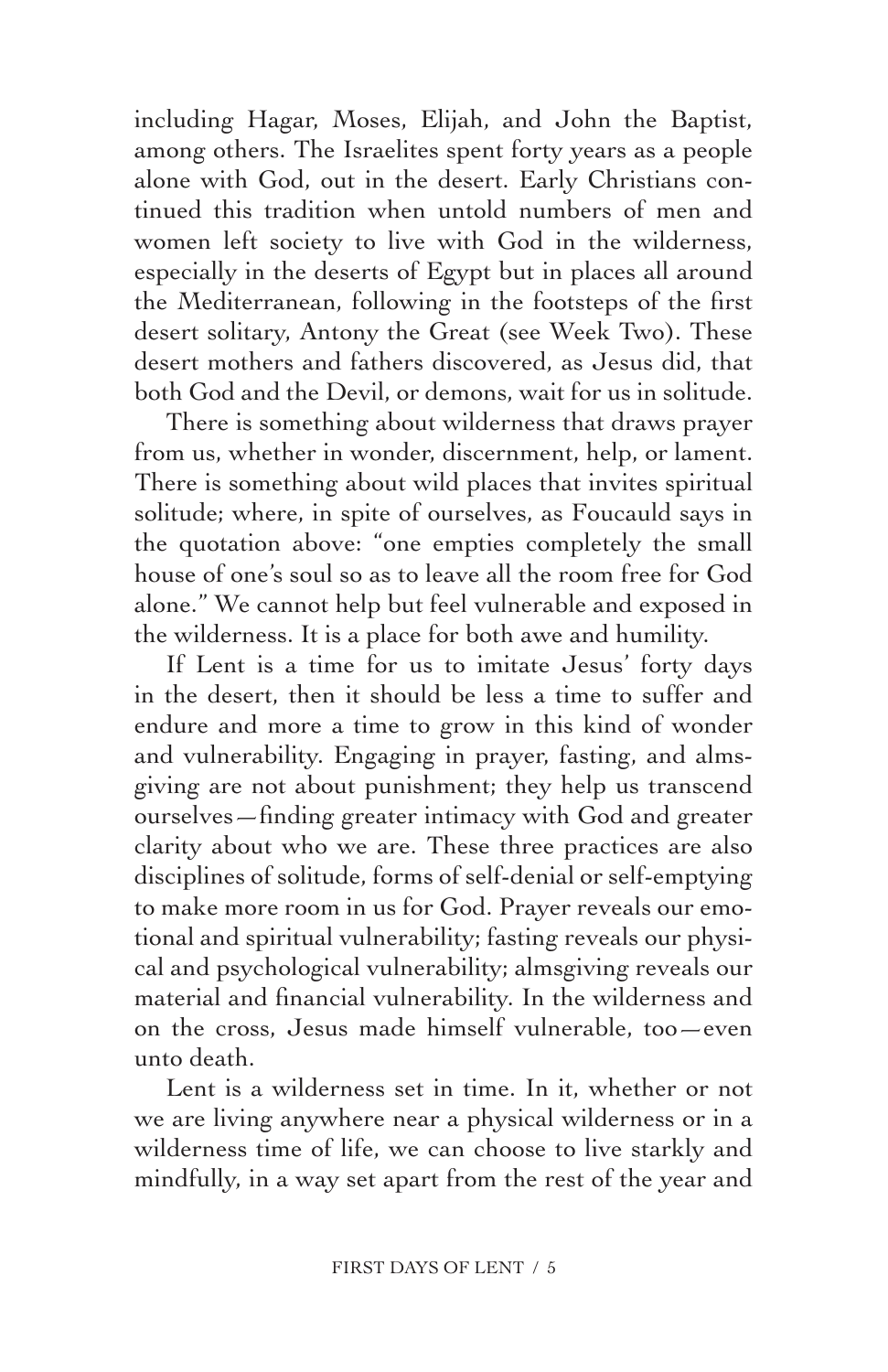the rest of human society. Even if you do not leave your hometown in the next seven weeks, you can find ways to "flee far away [and] lodge in the wilderness," and there encounter God.

# Questions for Reflection

- 1. When you go on vacation, do you enjoy traveling to wilderness places? What about the wilderness draws you? Or what is it about the wilderness that doesn't hold much interest for you?
- 2. When have you had a time of wilderness in your life where you met God in a new and powerful way?
- 3. Is there a wilderness in your life right now that is pushing you to prayer? How would you describe it? Are your prayers of wonder, discernment, help, or lament?

# FRIDAY FASTING: THIRST

#### Drink Only Water (Eat as Usual)

*O God, you are my God, I seek you, my soul thirsts for you; my flesh faints for you, as in a dry and weary land where there is no water.*  $-P_{\text{salm}}$  63:1

*Jesus said to her, "Everyone who drinks of this water will be thirsty again, but those who drink of the water that I will give them will never be thirsty. The water that I will give will become in them a spring of water gushing up to eternal life."* —John 4:13–14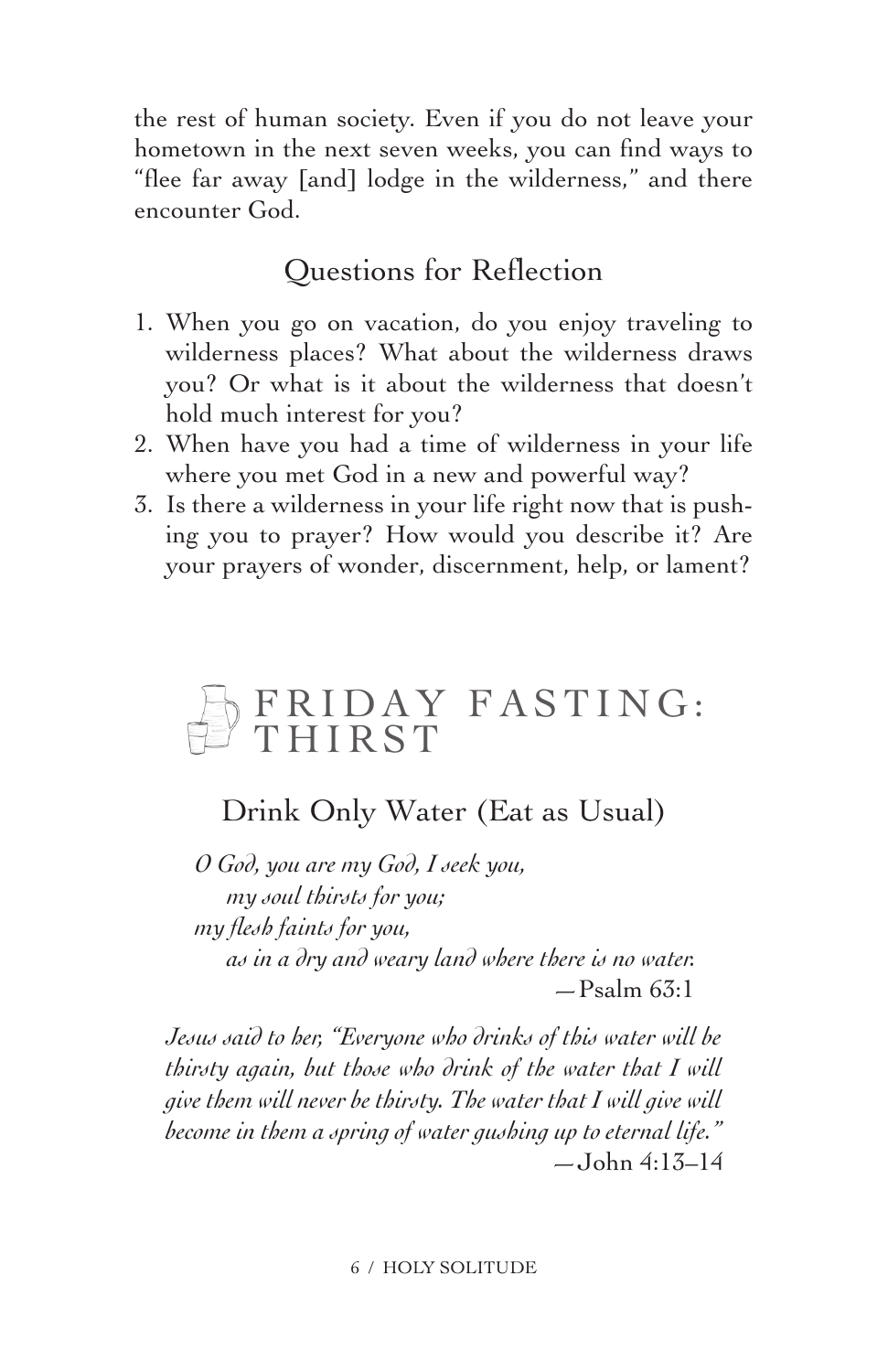# Inspiration

Drinking nothing but tepid or warm water is a small way to begin to fast. You're practicing an emptiness of your body, growing in awareness of your thirst (what are you *really* thirsty for, if you have plenty of water to drink?), and growing in awareness and compassion for people who truly are in want of clean, plentiful water. By making a water fast, you can really notice the empty, thirsty places within you and purposefully invite God into them: your own inner deserts in need of God's living water. This is an incarnate solitude!

# Practice

Drink only water, without ice and without flavoring. Hot or warm water is okay. Decide if you can realistically go without caffeine; if not, adjust accordingly. You may want to carry a water bottle with you in case only iced or chilled water is available in restaurants, your workplace, or school. Every time you crave something besides plain water to drink or you feel irritated or unsatisfied by it, remember and offer prayers for those who may not have clean water at all. Ask God: What am I *truly* thirsting for in my life right now?

If at all possible, do not announce or reveal your fast to others outside your immediate family, if even them. If you want, keep your fast for the whole weekend. If you're feeling the need of an even greater challenge, keep your "water only" fast until next Friday.

# Questions for Reflection

- 1. How did it feel to quench only your thirst and not to drink for pleasure?
- 2. Did you notice your thirst in a different way? Did you drink more or less than you usually would?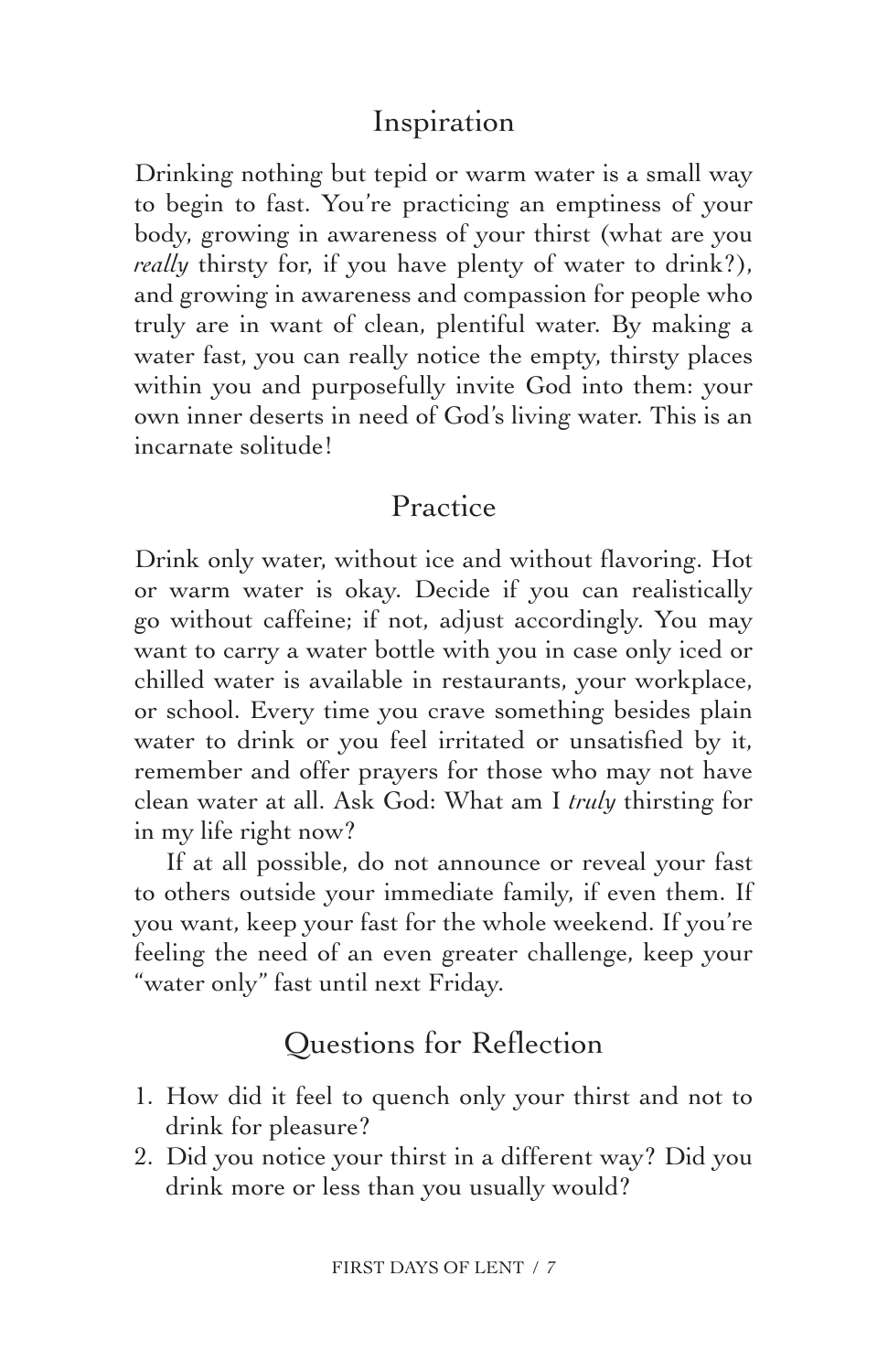3. Did it help you deepen in solitude with God, or was it just inconvenient?



*I was glad when they said to me, "Let us go to the house of the Lord!"* —Psalm 122:1

*In him the whole structure is joined together and grows into a holy temple in the Lord; in whom you also are built together spiritually into a dwelling place for God.*

—Ephesians 2:21–22

Choose the form of almsgiving you will practice this week or, if it gives you joy, do both. Give an amount that feels generous and "hurts" a little in the context of your weekly expenses. Grow in solitude by giving to others.

- 1. Give cash away to someone who asks you for it.
- 2. Mail a check, give online, or put your gift in the offering plate tomorrow for a congregation.

One of the most important centers of your spiritual life is the congregation you call home. Its sanctuary is a particular "inner room" and, hopefully, a shelter for your soul. Congregations are only as strong as the generosity and joy of their members. Make a special Lenten gift to your congregation or to any other congregation that is meaningful for you:

- the congregation you attend now
- the congregation where you grew up or where you feel you really became a Christian